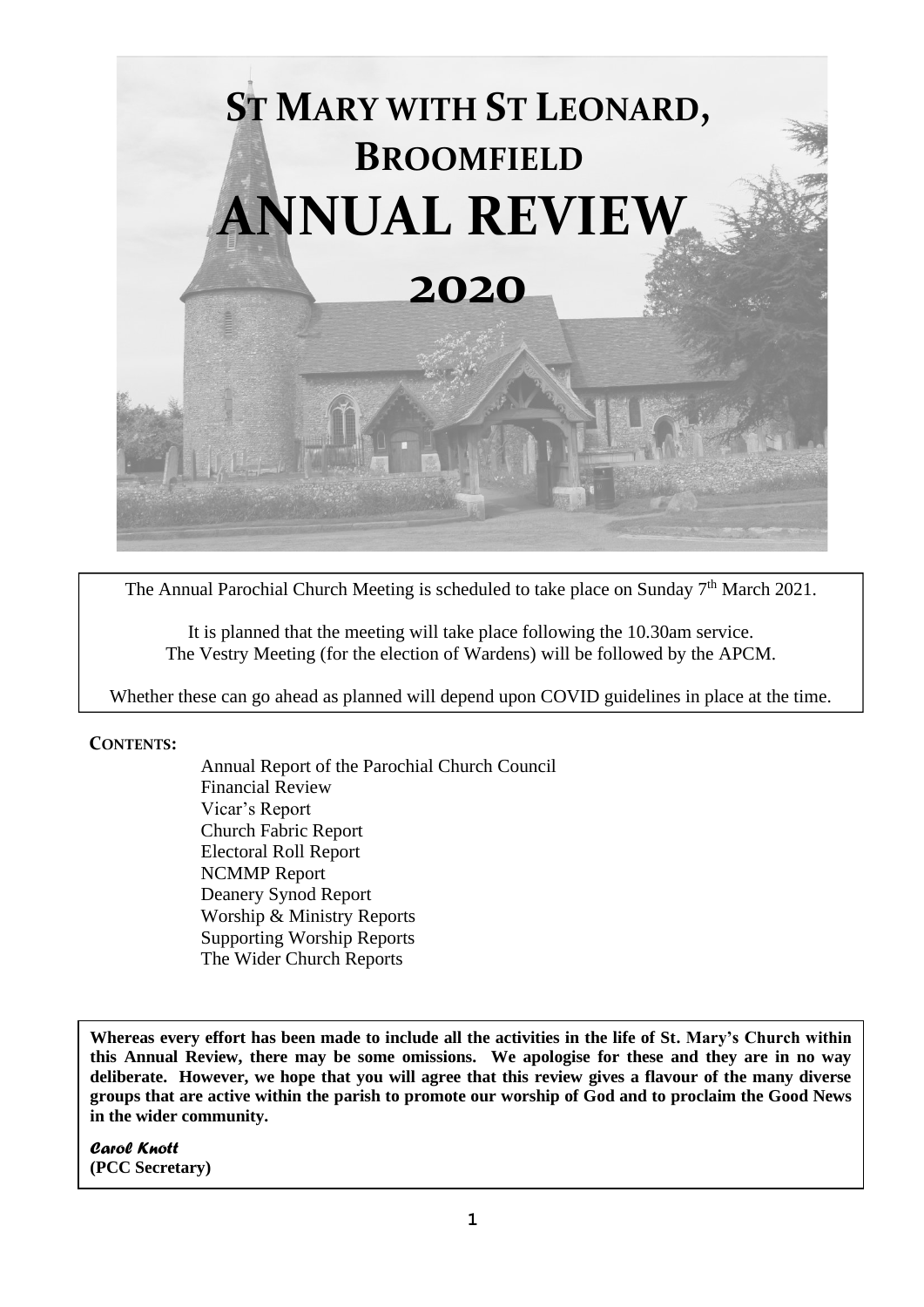### **Contents**

|    |                                 | <b>Page Number</b> |
|----|---------------------------------|--------------------|
| 1  | PCC report                      | 3                  |
| 2  | Financial report                | 12                 |
| 3  | Independent Examiner's report   | 19                 |
| 4  | Vicar's report                  | 20                 |
| 5  | Churchwarden's report           | 22                 |
| 6  | Electoral Roll report           | 23                 |
| 7  | NCMMP report                    | 24                 |
| 8  | Deanery Synod report            | 25                 |
| 9  | Associate Priest's report       | 26                 |
| 10 | Curate's report                 | 26                 |
| 11 | <b>Servers</b>                  | 27                 |
| 12 | Intercessions Group             | 27                 |
| 13 | Pastoral Care and Visiting Team | 28                 |
| 14 | Wednesday Bible Group (1)       | 28                 |
| 15 | Wednesday Bible Group (2)       | 28                 |
| 16 | Friends with Faith              | 29                 |
| 17 | Sidespersons                    | 29                 |
| 18 | <b>Church Music</b>             | 30                 |
| 19 | St. Mary's Bell Ringers         | 30                 |
|    |                                 |                    |

| 10 | Curate's report                         | 26 |
|----|-----------------------------------------|----|
| 11 | Servers                                 | 27 |
| 12 | Intercessions Group                     | 27 |
| 13 | Pastoral Care and Visiting Team         | 28 |
| 14 | Wednesday Bible Group (1)               | 28 |
| 15 | Wednesday Bible Group (2)               | 28 |
| 16 | <b>Friends with Faith</b>               | 29 |
| 17 | Sidespersons                            | 29 |
| 18 | <b>Church Music</b>                     | 30 |
| 19 | St. Mary's Bell Ringers                 | 30 |
| 20 | <b>Bible Reading Fellowship</b>         | 31 |
| 21 | Church Website                          | 31 |
| 22 | Safeguarding                            | 31 |
| 23 | Film and Lunch Club                     | 32 |
| 24 | Lunch and Laughter                      | 33 |
| 25 | <b>Beetle Drive</b>                     | 33 |
| 26 | <b>Tuesday Churchyard Working Party</b> | 33 |
| 27 | St. Mary's Ladies Group                 | 35 |
| 28 | Children's Society                      | 35 |
| 29 | Christian Aid                           | 35 |
| 30 | <b>Flower Arrangers</b>                 | 36 |
| 31 | Round Tower                             | 36 |

| . <u>. .</u> | $100$ $110$ $100$      | . |
|--------------|------------------------|---|
| 32           | Monthly Coffee Morning |   |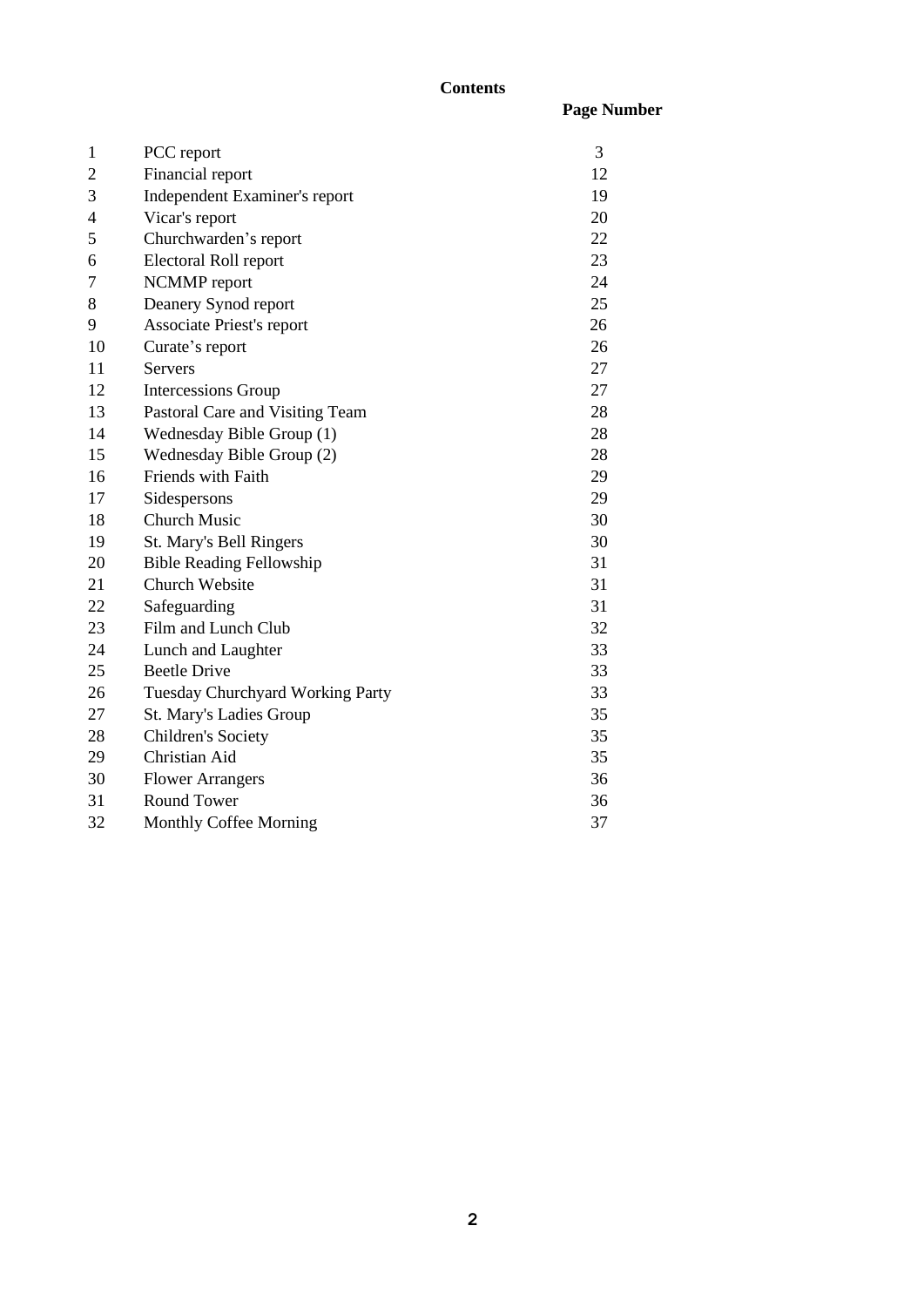#### **St. Mary with St. Leonard**

#### **Church Green, Broomfield, Chelmsford**

Annual Report of the Parochial Church Council for the year ended 31 December 2020

#### **1. Administrative Information**

St. Mary with St. Leonard is part of the Diocese of Chelmsford, within the Church of England. The correspondence address is The Vicarage, 10 Butlers Close, Chelmsford, CM1 7BE.

As from 23rd May 2017 St. Mary's PCC became a charity in its own right under the title "The Parochial Church Council of the Ecclesiastical Parish of St. Mary with St. Leonard, Broomfield" with the charity number of 1173143.

PCC members who have served from 1 January 2020 are:

| Incumbent:                               | Rev'd. Carolyn Tibbott                                                                                                                                                                                                           | (Chair)                                                                                                                                                                                                                              |
|------------------------------------------|----------------------------------------------------------------------------------------------------------------------------------------------------------------------------------------------------------------------------------|--------------------------------------------------------------------------------------------------------------------------------------------------------------------------------------------------------------------------------------|
| <b>Associate Priests:</b>                | Rev'd. Anne Harvey<br>Rev'd. Diana Garfield                                                                                                                                                                                      | (Until August 2020)<br>(Curate until Licensed as Associate<br>Priest on $20^{th}$ December 2020)                                                                                                                                     |
| Curates:                                 | Rev'd. Julie Hardy                                                                                                                                                                                                               | (Until March 2020)                                                                                                                                                                                                                   |
| Wardens:                                 | Peter Baker<br><b>Susan Garwood</b><br>Mike Harvey<br><b>Michael Jones</b>                                                                                                                                                       | (Until March 2020)<br>( <i>Elected March 2020</i> ) (Vice Chair)<br>(Until March 2020)<br>(Assistant Warden until March 2020)                                                                                                        |
| Representatives on the<br>Deanery Synod: | Ros Mercer<br><b>Kathy Rouse</b><br>Jill Readings                                                                                                                                                                                | (NCMMP Representative)<br>(Lay Co-Chair from December 2020)                                                                                                                                                                          |
| Other PCC members:                       | Sue Browning<br><b>Rachel Butterworth</b><br>Sarah Clark<br>Lis Hardy<br>Carol Knott<br>Alun Powell<br><b>Trudy Stevens</b><br><b>Jim Tibbott</b><br>Geof Garwood<br><b>Karen Paxton</b><br><b>Yvonne Heaver</b><br>Andy Mussell | (Press Officer)<br>(Parish Safeguarding Representative)<br>(Hon. Secretary)<br>(Hon. Treasurer)<br>(Minutes Secretary)<br>(Elected March 2020)<br>(Elected March 2020)<br>(Elected March 2020)<br>(Co-opted onto PCC September 2020) |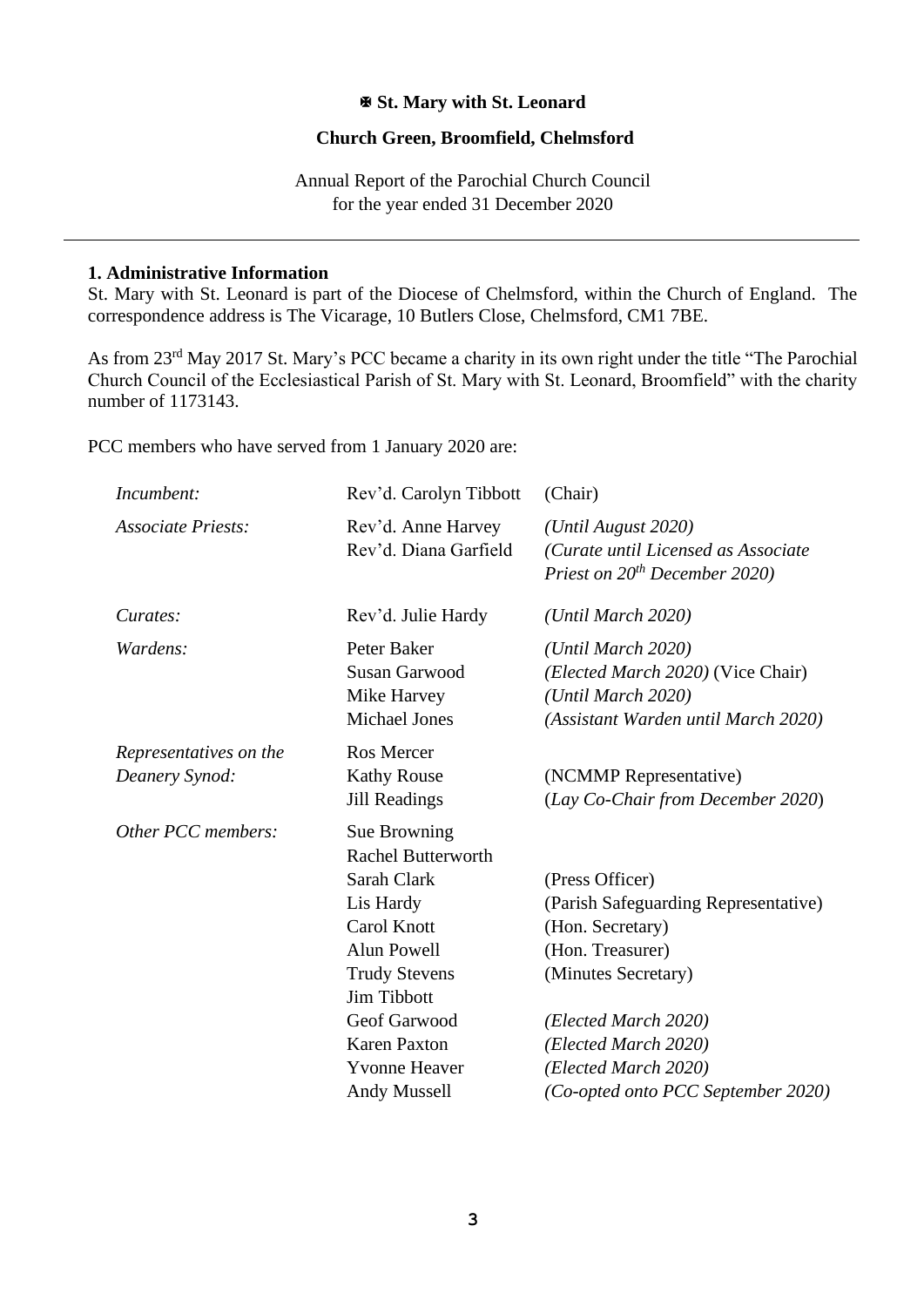#### **2. Structure, governance and management**

The Parochial Church Council is a corporate body established by the Church of England. The PCC operates under the Parochial Church Council Powers Measure.

The method of appointment of PCC members is set out in the Church Representation Rules. All church attendees are encouraged to register on the Electoral Roll and may stand for election to the PCC. St. Mary with St. Leonard's Church gained independent Charity Status in 2017 resulting in all PCC members becoming Trustees.

The PCC members are responsible for making decisions on all matters of general concern and importance to the parish, including deciding how the funds of the PCC are to be spent.

The PCC has a Standing Committee to progress decisions agreed by the PCC. There is a funding group responsible for reporting back to the PCC and referring to it for any decisions that need to be approved: the Funding Group is a small group of people that focuses on fund raising and applying for grants for repairs to the organ and spire composed of Rev'd. Diana Garfield, Alun Powell, Sue Browning, Rachel Butterworth and Trudy Stevens.

The date for the organ to be fully re-leathered and cleaned is now booked in for Jan-March 2022 and will require over £30,000. So far we have raised nearly £18,000.

The spire needs to be re-shingled with woodpecker-proof hardwood shingles and the weather vane repaired and replaced. This work is yet to be scheduled and will cost in the region of £180,000. We were able to allow a specialist into the tower in May to examine the Rosemary Rutherford fresco and they have provided an in-depth report. It notes that the fresco is of considerable significance and has many distinguishing features including: a) the technical quality of the fresco (given the technique used rarely proved successful elsewhere); and b) it is a good example of the post-war art movement and experimental art. The report states that whilst the fresco is in good condition, there is evidence of damage from moisture due to: the state of the roof and lack of guttering; the condition of the pointing on the tower walls; and repairs required to the drainage. The fresco needs cleaning and the fee proposal for this is more than £6,000+VAT. The report will be included in the application to the Heritage Lottery Fund for funds towards the repairs needed to the tower and maintenance of the fresco. Our spire fund now stands at nearly £70,000, boosted by £50,000 allocated to the fund from a significant bequest received in 2020. Although we have not been able to have any more People & Stone talks, we have sold a few booklets from past talks by advertising both within and beyond the Church community. We applied for and were granted funds from the Essex Heritage Trust to pay for maps to be drawn to complete the volume on the Saxon Princely Burial and to add ISBN numbers to the series so that they can be sold by other outlets. Having run out of copies, 'Church Materials - A Deep History in Walls' is being reprinted, now with an ISBN. All proceeds of sales go to the Spire Fund. An update from the Funding Group is included within the Financial Report.

The full PCC met six times during the year, the meetings between June and December 2020 were held via Zoom, as we were unable to meet in person due to Covid restrictions, with an average level of attendance of 87%; an increase of 24% on 2019. The Standing Committee met on four occasions, again via Zoom between June and November 2020.

During 2020 the majority of PCC time was spent discussing and making decisions on: how we could continue to serve the community whilst adhering to Church of England guidelines and Government legislation and guidance on Covid-19 restrictions and ensuring that St Mary's remained Covid-safe; finances; ensuring compliance with regulations and guidance from the Diocese; making decisions on repairs and maintenance of the church building and grounds; and funding for the works required to the organ and spire.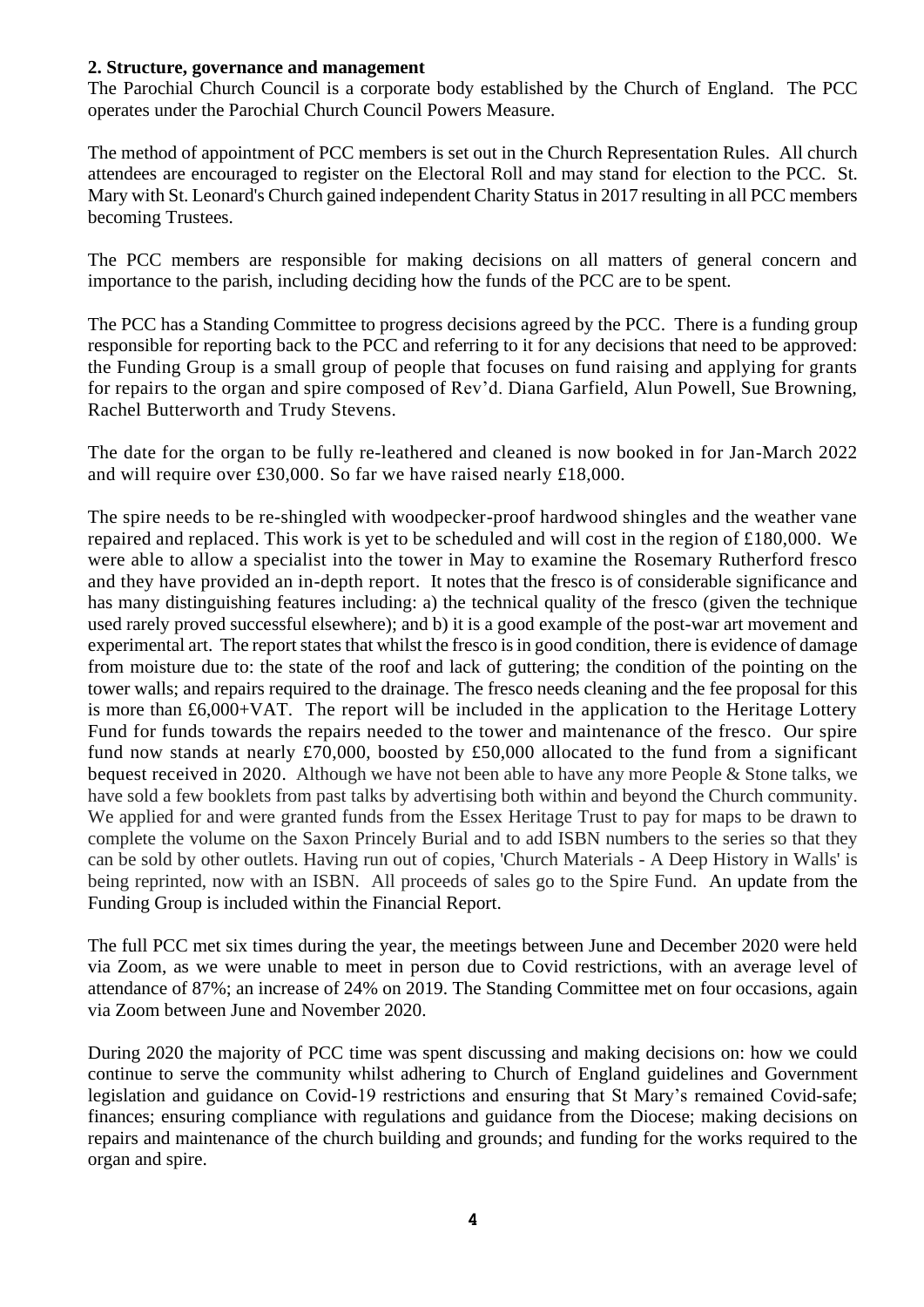#### **3. Aims and purposes**

St. Mary with St. Leonard's PCC has the responsibility of co-operating with the incumbent, the Rev'd. Carolyn Tibbott, in promoting in the ecclesiastical parish the whole mission of the Church, pastoral, evangelistic, social and ecumenical. The PCC is also specifically responsible for the maintenance of St. Mary's Church; St. Leonard's Hall attached to the Church; and Broomfield Churchyard.

### **4. Objectives and activities**

The PCC is committed to enabling as many people as possible to worship at our church and to become part of our parish community at St. Mary's. The PCC maintains an overview of worship and contributes to discussions on how our services, groups and activities can involve and meet the needs of the diverse groups of people that live within our parish. We are always looking for new opportunities to worship God and build fellowship in this Church.

In particular, we try to enable ordinary people to live out their faith as part of our parish community through:

- Worship and prayer, learning about the gospel, developing their knowledge and trust in Jesus;
- Provision of pastoral care for people living in the parish;
- Missionary and outreach work.

To facilitate this work, it is important that we maintain the fabric of the church of St. Mary's and its associated buildings and land.

The groups and activities usually undertaken at St Mary's were all affected by the Covid-19 pandemic. However, innovative ways were sought to continue offering worship, prayer, pastoral support and to maintain our church fellowship despite the challenges. This Annual Review is a little shorter than in previous years, as some of our groups have not been able to be as active. However, the following reports demonstrate what was achieved.

#### **5. Achievements and performance**

#### *Worship and prayer*

Up until the first lockdown in March 2020 St. Mary's offered a range of services on a Sunday: early morning service at 8am for Holy Communion; and then a 10.30am service which included Holy Eucharist, with the first Sunday of the month being a Family Service; and Evening Prayer at 5.30pm. If any member of the congregation wished to speak to a member of the clergy for personal prayer, this was offered in the Lady Chapel immediately following the 10.30am service.

Because of the restrictions imposed due to the Covid-19 pandemic, new ways to worship, share faith and support one another were developed and we discovered new ways of being church, by phone, by email and online video. During the first lockdown, when the church building was closed, Rev'd. Carolyn, Rev'd. Anne and Rev'd. Diana got to grips with live-streaming via Facebook from their homes and the videos were made available on St Mary's website. The ministry team provided online spiritual communion, daily morning prayer and the Book of Common Prayer for evening prayer. Throughout the pandemic Rev'd. Carolyn sent a weekly email to all those on the Electoral Roll and encouraged people to forward the email or pass the information on to anyone else they thought might find it useful. The email included updates and information about when the church would be open for private prayer or public services; details of what was being added to our Facebook page and website; and colouring sheets for families. In her emails she encouraged anybody in need of prayer, or just a friendly chat over the phone, to get in touch. Church opening times were also published in the Broomfield Times and the Round Tower parish magazine.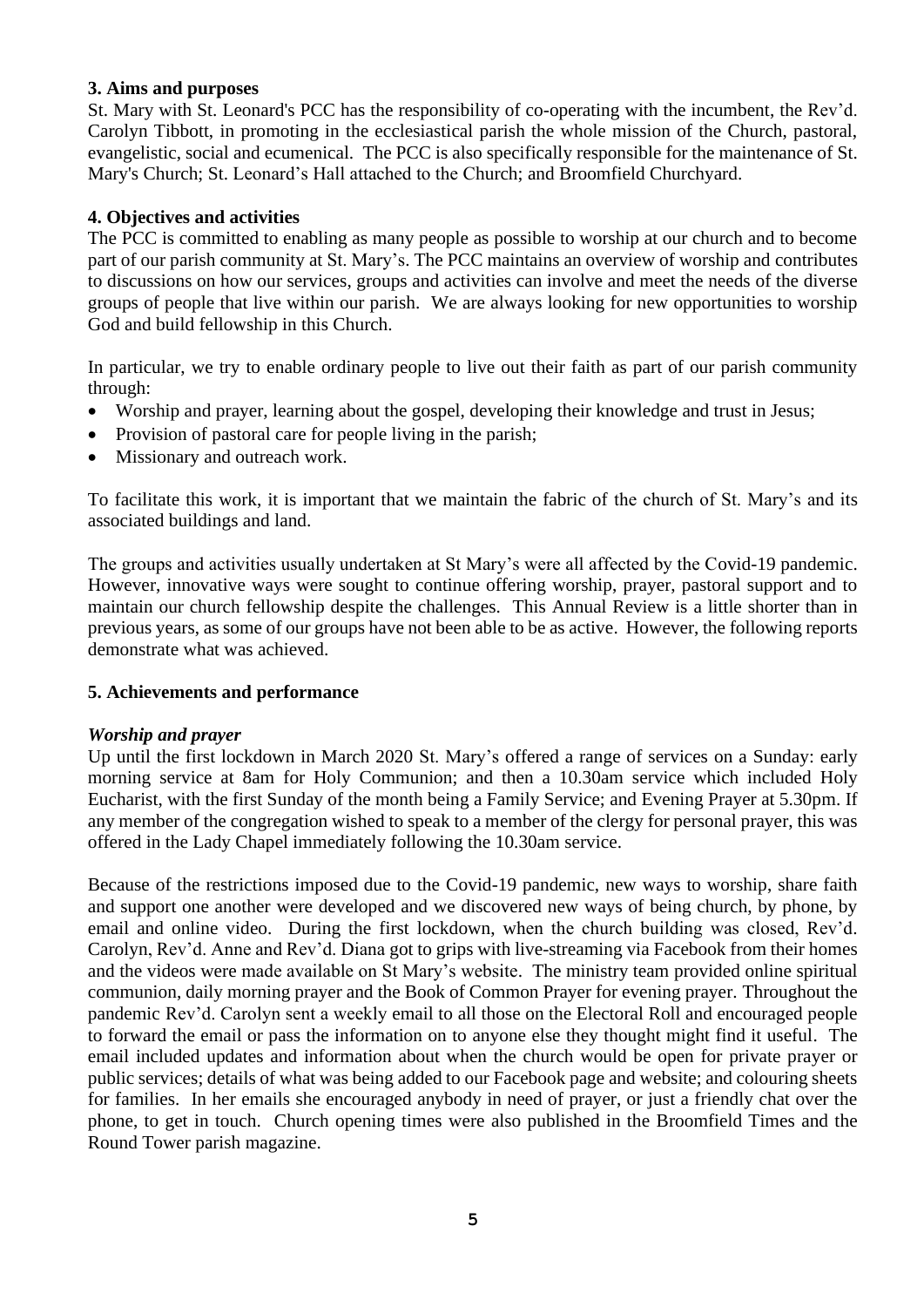At the start of the outbreak Rev'd. Carolyn and Rev'd. Diana pulled together a list of those in need of pastoral care, those who live alone, and those without internet access and Diana set up a cascade telephone support group to keep in touch with them. We have some wonderful Pastoral Assistants who offered to be part of this group and others who offered help with shopping or collection of prescriptions etc.

Rev'd. Carolyn also started a WhatsApp group for daily prayer needs which people could sign up to either by emailing or sending a text to the duty phone. For others who only use text messaging on their phones, Carolyn sent messages regularly. For anybody needing the Ministry to pray for them, or someone else, they could just send an email to Rev'd. Carolyn or send a text message to the duty phone.

We usually have two bible classes weekly, one held in house and the other in St. Leonard's Committee Room, both on Wednesdays. The Wednesday group run by Rev'd. Diana moved online using Zoom. Rev'd. Carolyn led Bible Study for parents with children on a Tuesday morning once a fortnight also via Zoom.

We usually include in this report statistics on average Sunday attendance during the year and numbers attending Advent services. These kinds of statistics cannot really be applied to the situation during 2020 when so much of our worship took place online and, when public worship could take place, the number of attendees had to be restricted. However, when public services have been allowed to run they have been well attended and, on occasion, we have had to tell people bookings were full and given them priority to book on the following week's Sunday service. Our online services have been well used.

The estimated number of people in our 'worshipping community' as at the end of 2020 was as follows (the numbers in brackets show the figures as at 2019, for comparison): Total 172 (203); Children age 0-10 yrs: 22 (28); young people age 11-17 yrs: 4 (5); Adults aged 18-69 yrs: 55 (71); and adults age 70+: 92 (99).

#### *Ecumenical relationships*

St. Mary's is one of 11 churches in the North Chelmsford Mission & Ministry Partnership (NCMMP). The aim of the MMP is to enable churches within the unit to work together, share resources and support one another and there are a number of networking groups. More about the NCMMP is contained in the North Chelmsford Mission & Ministry Report included later in this Annual Review.

St. Mary's also has a Covenant with Broomfield Methodist Church with whom it would usually share some ministry and meet with about three times a year to plan our work together. The Lutheran Church usually would hold some worship at St. Mary's.

The Chelmsford Diocese have a Youth Synod and Gracie who attends our church continues to represent the churches in this area on it. Gracie, along with 13 other young people from across the Bradwell Diocese, took part in a meeting with the prime ministers' Advisors of Bishops to help decide the new Bishop of Chelmsford. She said of it "The meeting was very enjoyable and I felt that our opinions were valued…". Gracie also attended another Zoom meeting where they talked about the Covid-19 response and what churches could be offering children.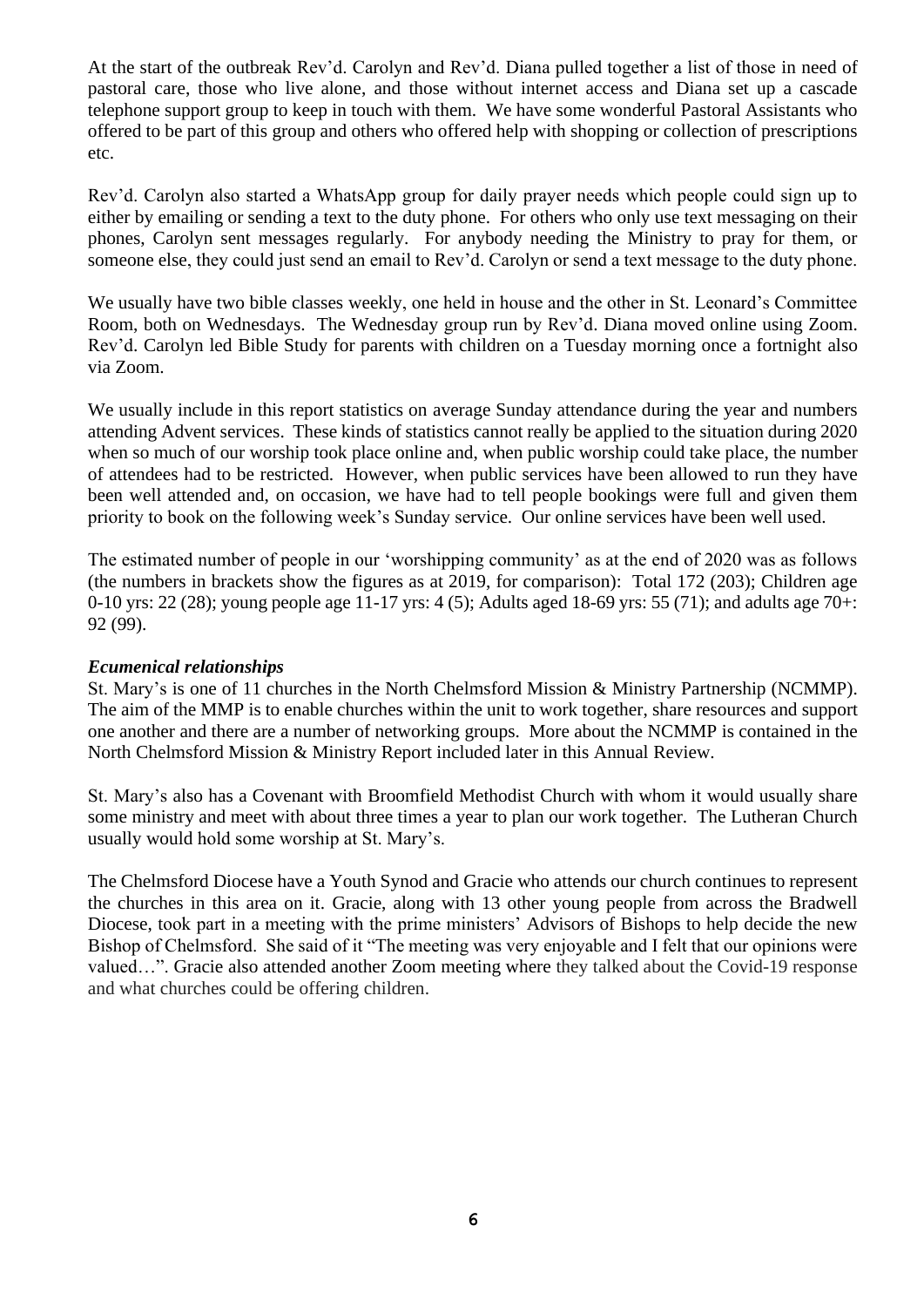#### *Mission and evangelism*

Our aim as a Christian Church in this community is to make Christ's love known to everyone. We enable this through teaching, worship, bible study and discipleship groups; through baptisms; services and groups for parents with babies and young children; and through groups that give opportunities for fellowship for young and older people alike.

Our fellowship groups were severely affected by the restrictions on people meeting in groups during 2020. However, groups that usually regularly meet at St. Mary's, and who hope to again once restrictions are lifted, are: St. Mary's Ladies Group which was meeting on the third Thursday of the month at 7.30pm; the Film & Lunch Club on the first Monday of the month; Lunch & Laughter on the third Monday in the month; and Beetle Drives. All the meetings, when they are running, are listed in the Round Tower magazine and on the church website. Reports on the activities of some of these groups and how they have responded to the challenges this year are contained later in this Annual Review.

Two Lent Bible Study series were offered again in 2020, an afternoon and an evening one. The Lent film-based evening course was planned to run over a course of 6 weeks, co-led by Rev'd. Anne and Trudy Stevens. It was entitled "From Now On" and took the film The Greatest Showman as its starting point. They managed to hold three sessions, the first to watch the film and eat popcorn then two to consider some of the issues raised, before lockdown set in. Similarly, only the first two weeks of the lent course undertaken by the Wednesday morning Bible Study Group could be completed.

With respect to St. Mary's work with children, families and young people, when there were no Covid restrictions a child-friendly area was available at the front of the church so that children could play while attending church with their family; and on the first Sunday of the month the 10:30am service was a family service. On the second or third Sunday of the month 'Sunday Specials' were being run: an afternoon family service in the hall aimed at 5-11 year olds and based on a 'Messy Church' style. During the pandemic Fun Faith worksheets and colouring sheets were provided in Rev'd. Carolyn's weekly 'Epistles' email. Our Friends with Faith group caters for parents and carers of children of all ages and a report from this group is included later in this review. The Little Lambs group, which was being run in the hall every Thursday morning, hopes to welcome back babies and toddlers with their parents, grandparents or carers, for play and friendship as soon as permission is given. Margaret Deacon who organises the group has spoken to a few parents through the past months and they look forward to joining us as soon as possible. The Puppet Crew were meeting on Wednesday evenings at 7pm and performing at Sunday Specials and other selected services. Since Christingle 2020 the puppets have had no chance to perform. They were all prepared for Mothering Sunday but unfortunately that is when the first lockdown was put in place. Let's hope they can perform for Mothering Sunday 2022. Eve and Rhian have now gone on to further their education at University but keep in contact and still hope to help out if available and when the Puppets are able to return. It is a joy to have children worshipping with us and we aim to find ways to teach our children the Christian Faith.

### *Review of the year*

In terms of variety of services and social events, 2020 was a most unusual year.

### *Worship*:

On 5<sup>th</sup> January the Epiphany Family Service was a joyous occasion with hymns, stories, prayers and puppets; as was the Christingle Family Service held on  $2<sup>nd</sup>$  February.

Little did we know at the time, but  $15<sup>th</sup>$  March saw the last public services performed before all public worship was suspended at the start of the first lockdown. This was also Rev'd. Julie's last service with us before she left us to take up her first post of responsibility. Fortunately, as it turned out, this also was the day our APCM was held; 47 people attended, a decrease of 1 compared to the previous year.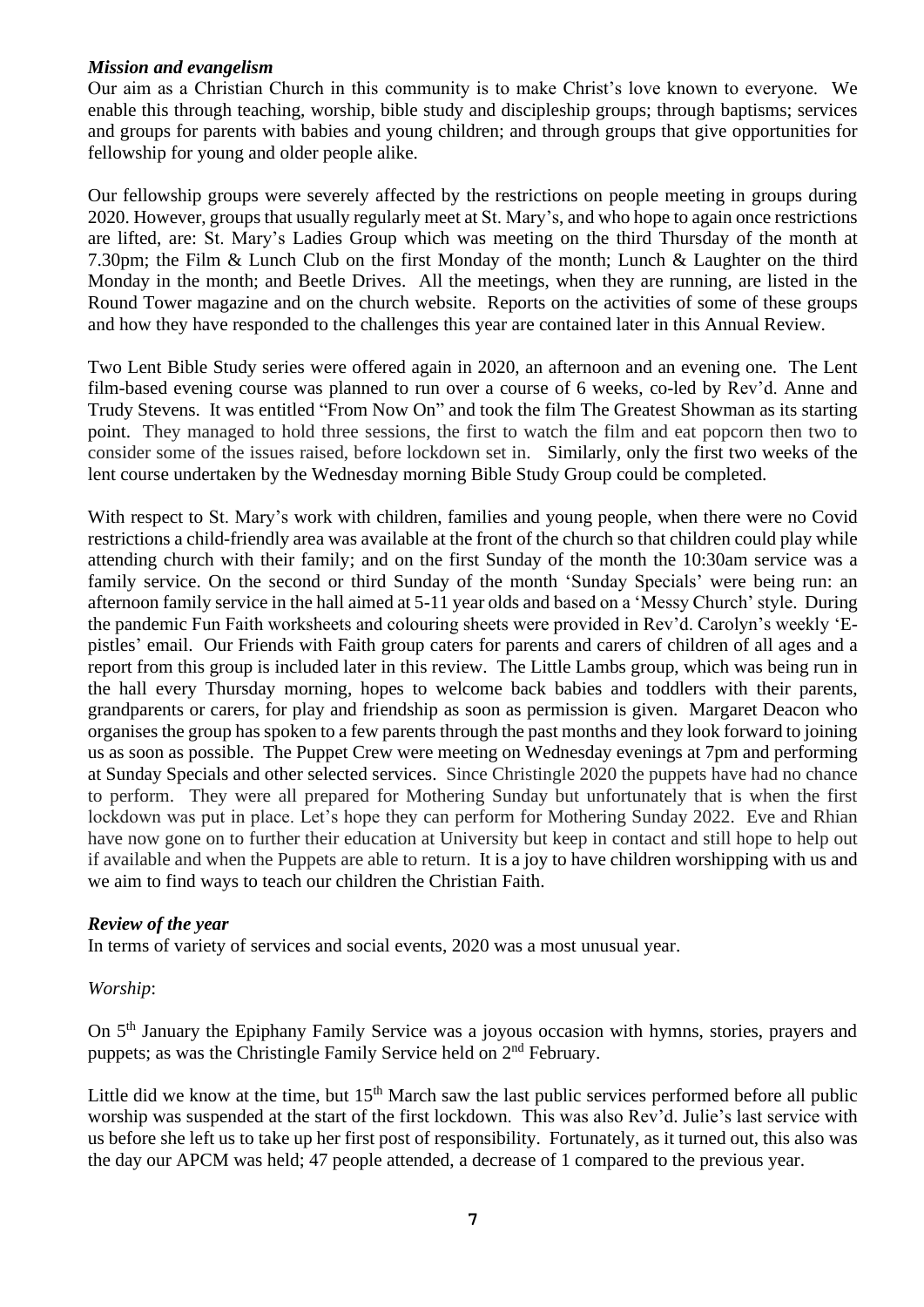On 17<sup>th</sup> March we received the news from the Church of England website that in light of the Government guidance around non-essential contact, due to the Covid-19 Pandemic, the Archbishops of Canterbury and York had issued advice that public worship be suspended until further notice. So, on 18<sup>th</sup> March a poster was put on the church door giving notice of the suspension of services; it provided details of St Mary's website, our Facebook Page, a telephone number and email address and encouraged people to get in touch if they needed any support. It also gave assurance that we would continue to pray for those who are afraid, those who are unwell, those who are self- isolating and our NHS and frontline staff caring for them.

The clergy and PCC were busy working out how we could safely continue to open the church for private prayer when on Sunday evening, March 22nd, Bishop Stephen sent a letter to all Chelmsford churches advising not to open the church for private prayer.

Whilst the church was closed, the ministry team said the Eucharist from their homes on Sunday mornings, and uploaded a video to our website and Facebook page with a hymn, a Gospel reading, a homily, intercessions and the virtual Eucharist. Rev'd. Carolyn uploaded videos of Morning and Evening Prayer daily and was able to live-stream them a few days a week too. In weekly emails (Epistles) sent to all those on the Electoral Roll, Rev'd. Carolyn encouraged people to continue to join us in worship through our website and Facebook page and provided links to these and to other opportunities to join in online worship with others around the Diocese. Bags were delivered to all those who did not have access to the internet, which included a hymn book, Book of Common Prayer and Seasonal Orders of Service which would usually be used on Sundays.

Holy week and Easter worship was provided online: at 10.30am on Palm Sunday; Holy Week Reflections at 7.30pm Monday-Thursday and 2pm on Good Friday; and at 10.30am on Easter Day. Printed material was made available for anyone without online access. In her weekly E-pistle, Rev'd. Carolyn encouraged all to stand on their doorsteps at 10am on Easter Sunday morning and sing one of the great anthems of Easter – links to two hymns were provided. A basket of Easter eggs was also put under the cross by the front door of the church for children and others to take one if they were passing through the churchyard on their daily exercise.

During Christian Aid week in May, there were no door-to-door collections, however there was an opportunity to donate via a JustGiving page and details were included in Rev'd. Carolyn's weekly email and a link on our Facebook page.

From 15<sup>th</sup> June places of worship were allowed to open for private, individual prayer. The advice from the Church of England and the Bishop of Chelmsford was that churches could only open when able to provide a clean and safe environment for people to come into church. Plans and challenges were discussed with the PCC. It was decided that we could not safely open immediately: there were not enough volunteers who were not shielding or in a vulnerable group for us to be able to comply with the insurance policy requirement of ensuring there are two people in the building when it is open; the church needed to be deep cleaned and aired; and risk assessments would have to be completed in accordance with legislation and the guidelines issued by the Church of England. Online worship and prayer continued.

Risk assessments were completed and seating marked out to ensure a 2m distance between people and the floor marked out with a one-way system. A booking system was devised as the maximum number of people allowed to be present was restricted to 29, in order to be Covid-safe; face coverings and hand sanitiser were purchased. So, from 8<sup>th</sup> July the church was opened for private prayer once a week, by appointment only in order that contact details of all who attended could be kept (for 21 days) for test and trace purposes. A privacy notice was provided and permission sought to keep these records.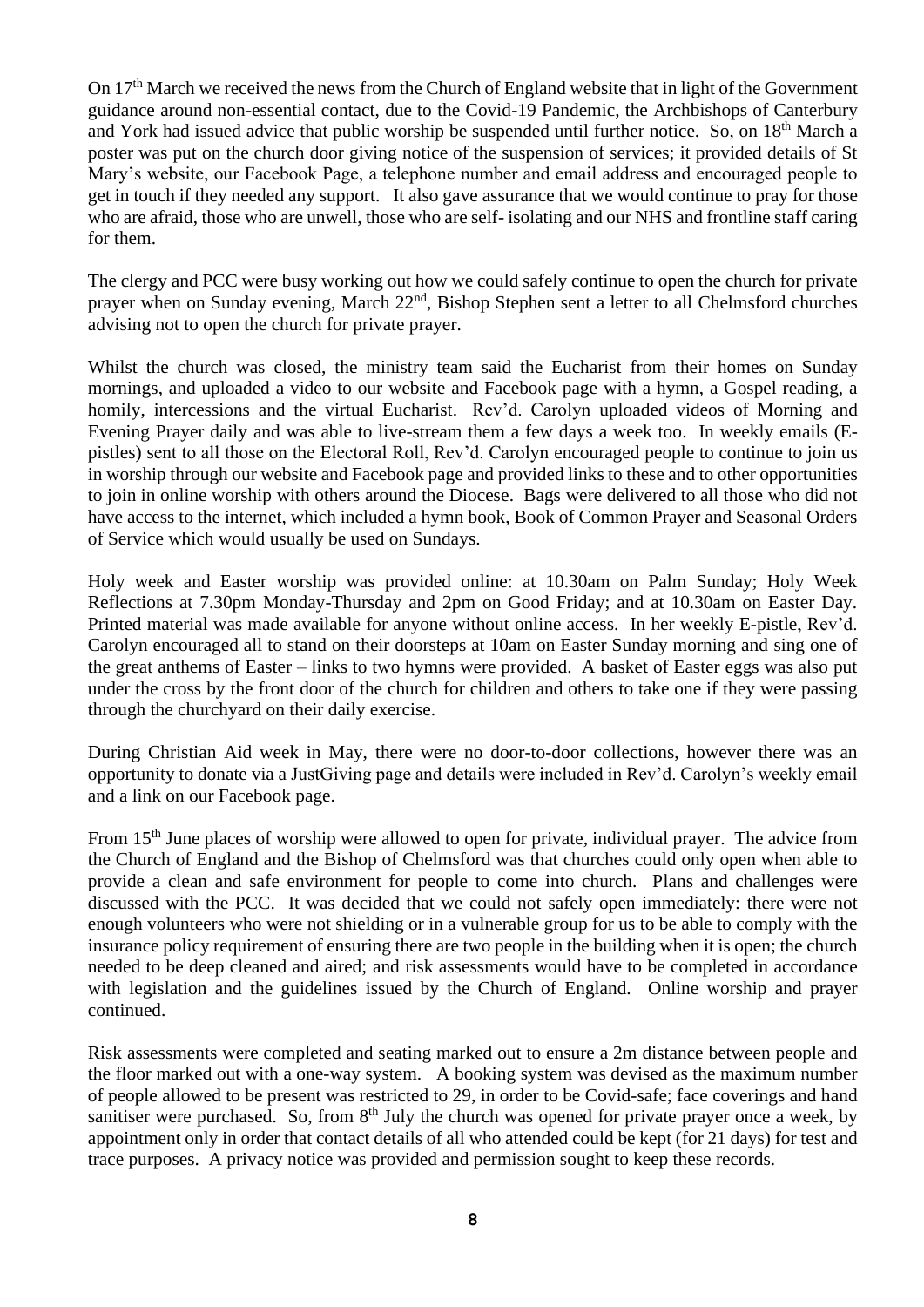A Songs of Praise service on the Green was due to be held in July but sadly could not take place.

On 12<sup>th</sup> July the first public morning worship service in church since lockdown began was held at 9am, the service was also live-streamed. Again, attendees were asked to book in advance in order to manage capacity. No bellringing, no singing and no choir were permissible. However, our organ could be played. Doors remained open to allow ventilation, hand sanitiser and face coverings were provided, cushions and kneelers removed. No refreshments could be provided. At this time it was felt that offering Eucharist was not wise as moving people around the building and distributing bread might be problematic. Therefore, Spiritual Communion continued to be offered online. Services continued to be live-streamed via Facebook and videos added to the website along with morning and evening prayer.

26<sup>th</sup> July was the last service led by Rev'd. Anne Harvey before she and Mike moved to Scotland in August.

On 30<sup>th</sup> August, Bishop John presided at the first Eucharist service since lock down in our church. During the service Andy and Maxine were Confirmed and Christine Received into the Church of England.

The pattern of opening once mid-week for private prayer; holding a public morning worship service on Sunday mornings (allowing 72 hours between openings); plus a 10.30am Eucharist and Homily online; and 5.30pm Evening Prayer online on a Sunday, was continued from mid-July through to the end of September.

At the end of September, the PCC met and it was felt the time was right to return to Eucharistic worship. A Risk Assessment was undertaken for safely conducting Eucharistic worship, with participants receiving the bread only. Thus, from 4<sup>th</sup> October, a said Eucharist service was offered at 9.30am on Sundays in church and, because numbers were still limited to a maximum of 29 people, a Eucharist each Wednesday at 10am in church. Our Sunday morning service continued to be live-streamed via Facebook and 5.30pm Evening Prayer online. The church was opened for private prayer twice during October.

This year's Harvest Festival service was live-streamed and the church porch left open for food donations on several occasions. The week produced a huge collection of items which were taken to the Foodbank.

The Bereavement service was, by necessity, different this year. Details were advertised in the Broomfield Times, online and in our own parish magazine, asking people to send in the names of loved ones they wished to be remembered, especially those who had died during the pandemic. Then, livestreamed from church on 1st November, Rev'd. Carolyn and Rev'd. Diana attended church on their own to read out the names and light a candle in memory of each one.

From 5<sup>th</sup> November, public services were again not permissible during a further period of lockdown and the church could only open for private prayer. Live-streaming from church had to be curtailed and Rev'd. Carolyn and Rev'd. Diana were back to videoing worship from their homes. So, sadly our Remembrance Sunday and Armistice Day services were not possible this year. However, Rev'd. Carolyn live-streamed a short memorial, including a 2-minute silence, from the church on Remembrance Sunday and people were able to lay wreaths throughout the day. She was also present at the war memorial on Church Green on Armistice Day, including playing a recording of the Last Post and a 2 minute silence. Unfortunately, no formal invitations for others to attend could be issued.

Advent Reflections using Zoom meetings were offered every Monday evening from 30<sup>th</sup> November to 21<sup>st</sup> December for a quiet hour of led prayer and reflection, however, there were an insufficient number of people expressing an interest for these to go ahead.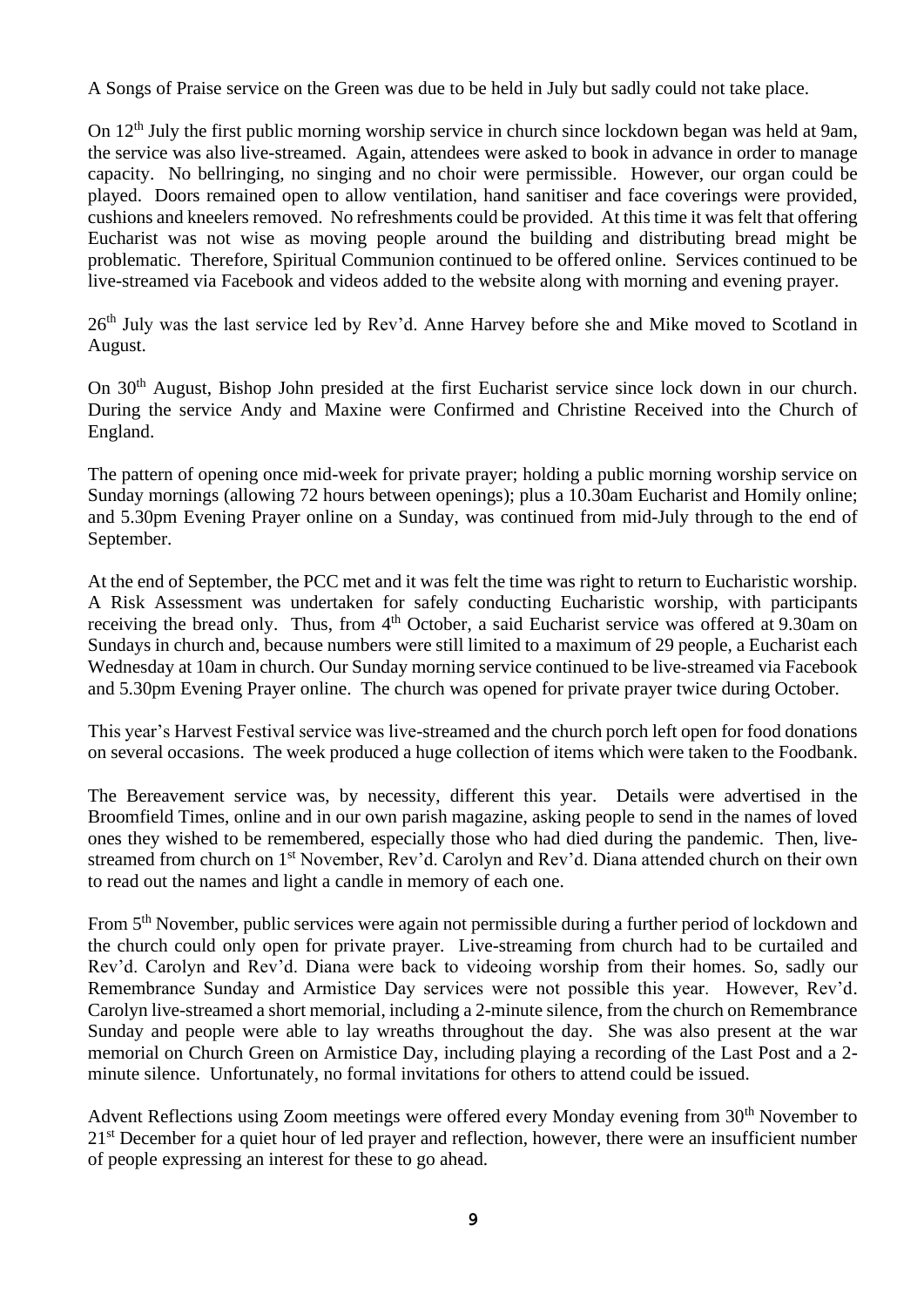On 6<sup>th</sup> December, we were able to hold public worship in church once again and returned to our pattern of a 9.30am Sunday and a 10am Wednesday Eucharist services. And, following the success of the first Zoom coffee morning, these were continued at 10.30am after the Sunday services.

Rev'd. Carolyn was asked if she could provide a Holy Communion Service by Zoom, which she was happy to do and the first of these was held on Thursday10<sup>th</sup> December at 7pm.

Then the announcement came on Saturday 19<sup>th</sup> December that Essex was going into Tier 4 restrictions due to a virulent new strain of the Coronavirus and we were advised by the Diocese to take all worship on-line with immediate effect. This meant contacting everyone who had booked to attend the planned Village Christmas Services "Story, Poetry and Music" that were going to be held over that weekend. Rev'd. Carolyn uploaded our Carol Service to the Website for a 2pm start on Saturday the 19<sup>th</sup> for people to sing along at home and the Order of Service made available to download.Archdeacon Elizabeth still came to St. Mary's to License Diana as Associate Priest on the 20<sup>th</sup> of December, although no congregation could attend, so the service was live-streamed via Facebook.

The Nativity window at St. Mary's was lit from 3pm on Christmas Eve for people to enjoy from the footpath as they passed by. The First Communion of Christmas was made available online from 6pm and Rev'd Carolyn put a link on our website and Facebook page to Chelmsford Cathedral's Midnight Mass service online. On 23<sup>rd</sup> and 24<sup>th</sup> December Rev'd. Carolyn spent time telephoning 48 members of our congregation. On Christmas Morning at 9.30am there was a Zoom Family service with nativity story and prayers and time to chat and show one another gifts; people could also join by phone.

#### *Social events:*

The year started well for social events, with a ladies sing along film night on 18<sup>th</sup> January. There was a festival music concert held on 29th February. Then of course things got tricky!

We had already decided not to hold the May Fayre on the Green this year, just as well in hindsight as it would not have been able to go ahead.

In November Rev'd. Carolyn managed to get some Holy Pumpkins ready, thanks to Heidi for her amazing handiwork, to put in the churchyard as part of the Broomfield Pumpkin Trail.

After the success of the first Zoom coffee morning following the service on Sunday 29<sup>th</sup> November, these continued to be held at 10.30am giving a people a chance to join in after the 9.30am Sunday morning services.

Our Broomfield Village Advent Window Trail was launched on Tuesday 1<sup>st</sup> December. 23 homes and businesses volunteered to decorate and light a window, on a nativity theme, so every day until Christmas Eve a new window opened. The address of each window was put up on our website each day and on Facebook. Each window was lit in time for children coming home from school and continued to be lit every evening throughout Advent. The idea was that anyone could walk the trail either as December progressed, or wait until they were all open and follow the complete trail all in one go. The Nativity Window in church, which can be seen from the path in the churchyard, was lit up on Christmas Eve as the final stop. It had been planned that between 4pm and 6pm in the Churchyard there would be Christmas Carols playing and children could receive a gift at the end of the trail. Unfortunately, following the Tier 4 announcement, we were advised not do anything that might encourage a crowd. Therefore, the Nativity window was still lit from 3pm to 9pm on Christmas Eve, but we could not play carols or give out gifts. Feedback shows that the Advent Window Trail was an immense success and well received.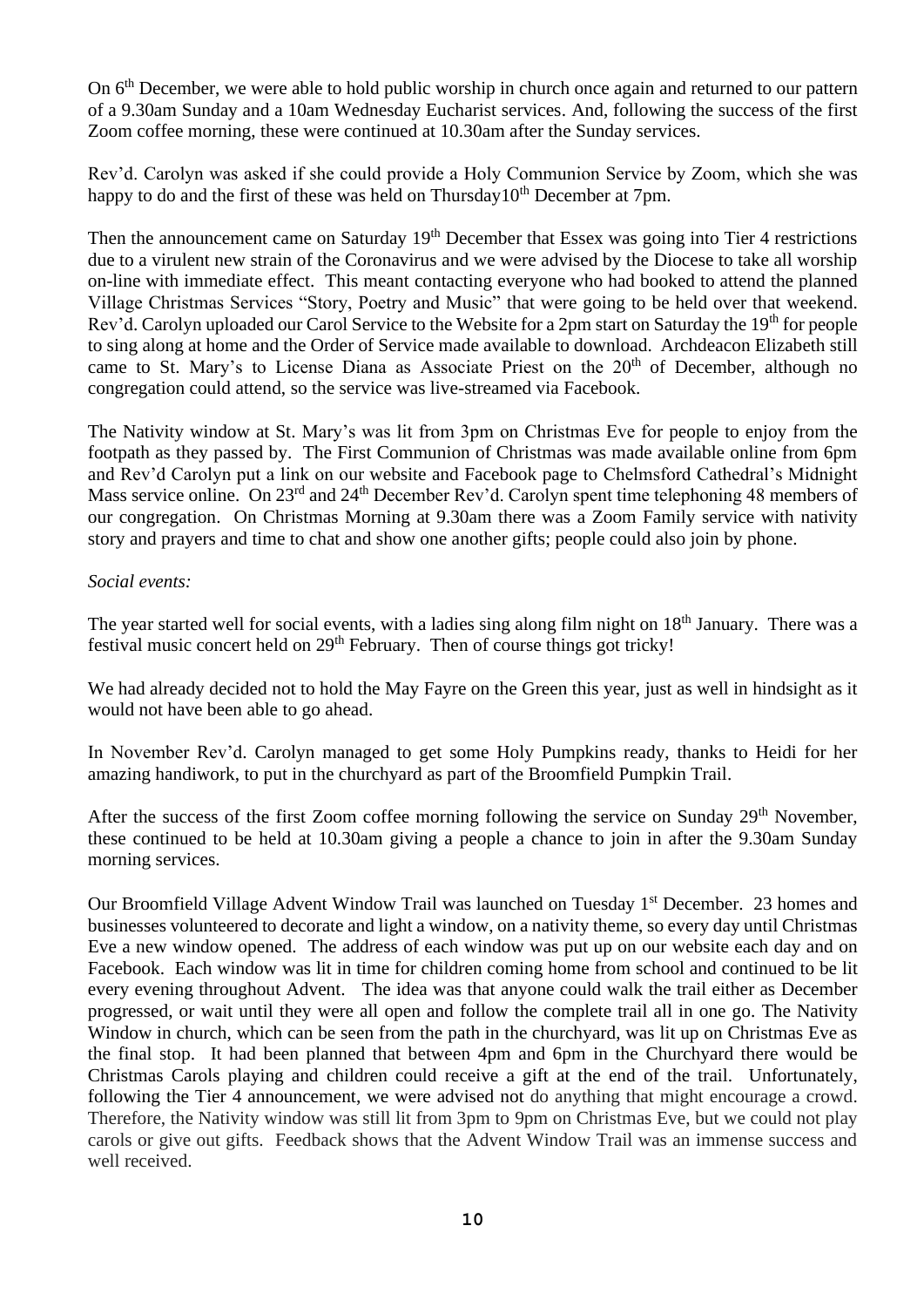St. Mary's continued to support various charities: collection of empty crisp packets, printer cartridges and other items for the Guide Dogs for the Blind Association continued with items being dropped off at Glynis' door instead of at church; at least 28 shoebox donations (those we know about) were made online for Operation Christmas Child; £200 in total sent to Little Haven Hospice for Children; and a cheque for £130 was sent to the Angel Tree project for them to purchase and send gifts to the families of those in prison in Chelmsford. Regular deliveries of food donations were being made to St. Andrew's for the Foodbank prior to the pandemic and we shall alert people with an advert in the parish magazine when we are able to resume; thanks go to Sheila Hasler and Margaret Pinkerton for taking on this work.

As a PCC we are very pleased to be able to support the Clergy. We thank all the Ministry team for their hard work and dedication in providing worship and support during what has been a very difficult year; we appreciate it involved a lot of learning, getting to grips with technology and much creative thinking! And we thank the Pastoral Assistants who continued to support people, especially those living alone, or without internet access, to help alleviate isolation.

The PCC is very grateful to all the committed volunteers who continue to work tirelessly in the background. The Churchyard Working Party continued to maintain our churchyard to a high standard throughout, even using their one hour of outdoor exercise allowed during the first lockdown to mow and weed and trim. The churchyard is an outdoor space much valued by the community, even more so during times of lockdown. We thank David Marcus and all the working party, which consists of members of the congregation and the wider community, for all their hard work.

We thank our Church Wardens and Treasurer for all their consistent hard work. Peter Baker, who served as Church Warden for many, many years and Michael Jones who served as Assistant Church Warden both stepped down in March. Peter's retirement from office was recognised officially at the Vestry Meeting and APCM in 2020 and most sincere thanks go to him for all his support and hard work over the years. Mike Harvey left us in August when he and Anne moved to Scotland and, although his time as Church Warden was brief, he achieved a lot and will be much missed as a Church Warden. Thanks also go to Susan Garwood our incoming Church Warden; we continue to seek another Church Warden to share the work and we pray someone steps forward. We thank all our Ministry team and particularly Rev'd. Carolyn Tibbott for all her support and guidance throughout a remarkable and tiring year and for her unending optimistic outlook!

### *Carol Knott Hon. Secretary to the PCC*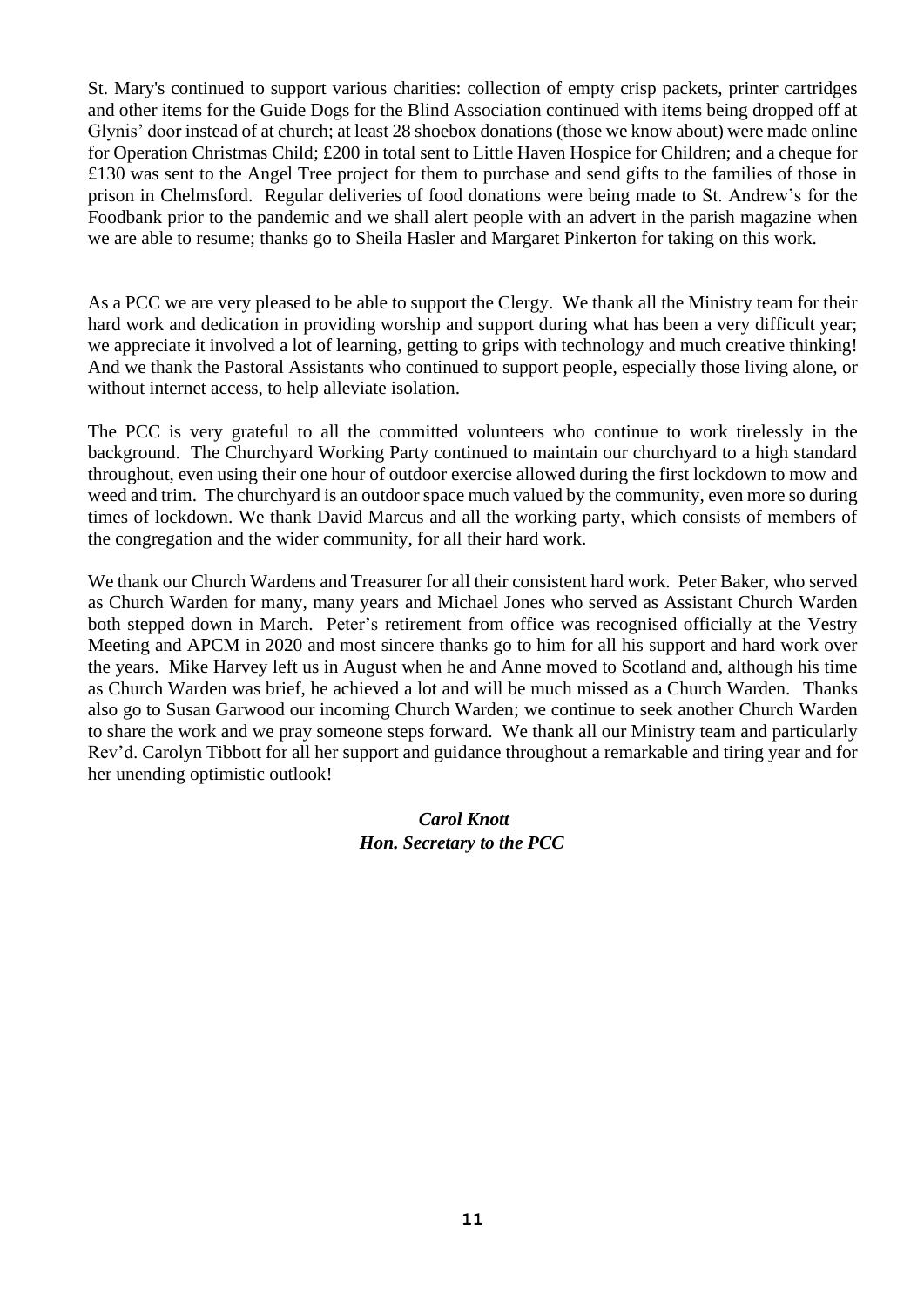### **Financial Report**

### *Summary*

Although the Parish posted a very healthy surplus of £91,346.85 in 2020, well ahead of the 2019 surplus of £28,093.26, this was entirely the result of the second tranche of the bequest which was made to St. Mary's in 2019. Without that £140,000 gift in 2020 the Parish would have been in a substantial deficit with income badly affected by the Coronavirus (Covid-19) pandemic. Overall, the pandemic meant that revenue in 2020, other than the bequest, was £33,000 lower than in 2019.

### *Unrestricted funds*

### **Income**

**Planned giving** via both standing order and the envelope scheme held up well during the year in spite of the succession of lockdowns. For the latter, a significant number of our congregation made a conscious effort to send cheques or transfer funds directly to our bank account. We are most grateful to all our planned givers who ensured that their regular giving was maintained in very trying circumstances. In the event, planned giving raised £38,103.50 in 2020 only marginally lower than the £40,325.73 recorded in 2019.

Inevitably, however, **loose collections at services** fell sharply. Our income from this source stood at just £925.46 in 2020 compared with £6,518.67 the previous year. **Net fee income** at £8,032.99 was also much weaker. Income from this source stood at £13,150.25 in 2019. We had agreed to not having a May Fayre in 2020 but as it turned out there was no opportunity to run any fund raising at all. **Money raising** for the general fund amounted to £5,102.35 in 2019 but just £546.59 in 2020, some of which was a carryover from 2019. Similarly, **donations** to the general fund were weak, amounting to £2,078.44 compared with £8,270.66 in 2019. **Investment income** totalled £351.26 in 2020 down from £480.75 as interest rates on investments weakened. The level of **tax recovered** on planned giving, donations and small gifts reflected the lower income stream, dropping to £10,174.23 from £12,308.09 in 2019.

The PCC decided that the £140,000 bequest payment be split with £90,000 going to the general fund and £50,000 allocated to the Spire Fund. As a result, even after the weakness in income referred to above, overall unrestricted income for the year stood at £154,008.87 up from £114,767.29 in 2019.

### **Expenditure**

The major item of expenditure was the Parish Share. Before the Diocese changed to measuring parish share in terms of the 'ministry costs' which each parish is estimated to incur, St. Mary's always (certainly over the last thirty years) paid what we were asked for in full and took pride in doing so. Since the system changed a few years ago, however, (arguably a fairer way of allocating costs) we had consistently failed to do so. For Broomfield, the new method of calculation meant a substantially higher target payment.

Paying less than our estimated cost of ministry means that we have been subsidised by other parishes. Within the North Chelmsford Mission and Ministry Partnership that subsidy has notably been provided by All Saints Springfield which has paid well above its share. For a relatively wealthy parish like ours it cannot be right that we rely on others to subsidise us and our aim as a PCC has been to pay our share in full. The proposed reduction in clergy numbers within the Diocese raises a second reason for paying our share in full. If we want to retain a full-time priest in Broomfield, we need to show that we are a viable parish not only spiritually but also financially.

The initial aim was to move closer to that higher figure over time by increasing our payments faster than the increase in the target. The bequest, however, allowed us to pay our full share of £77,269.50 in 2020.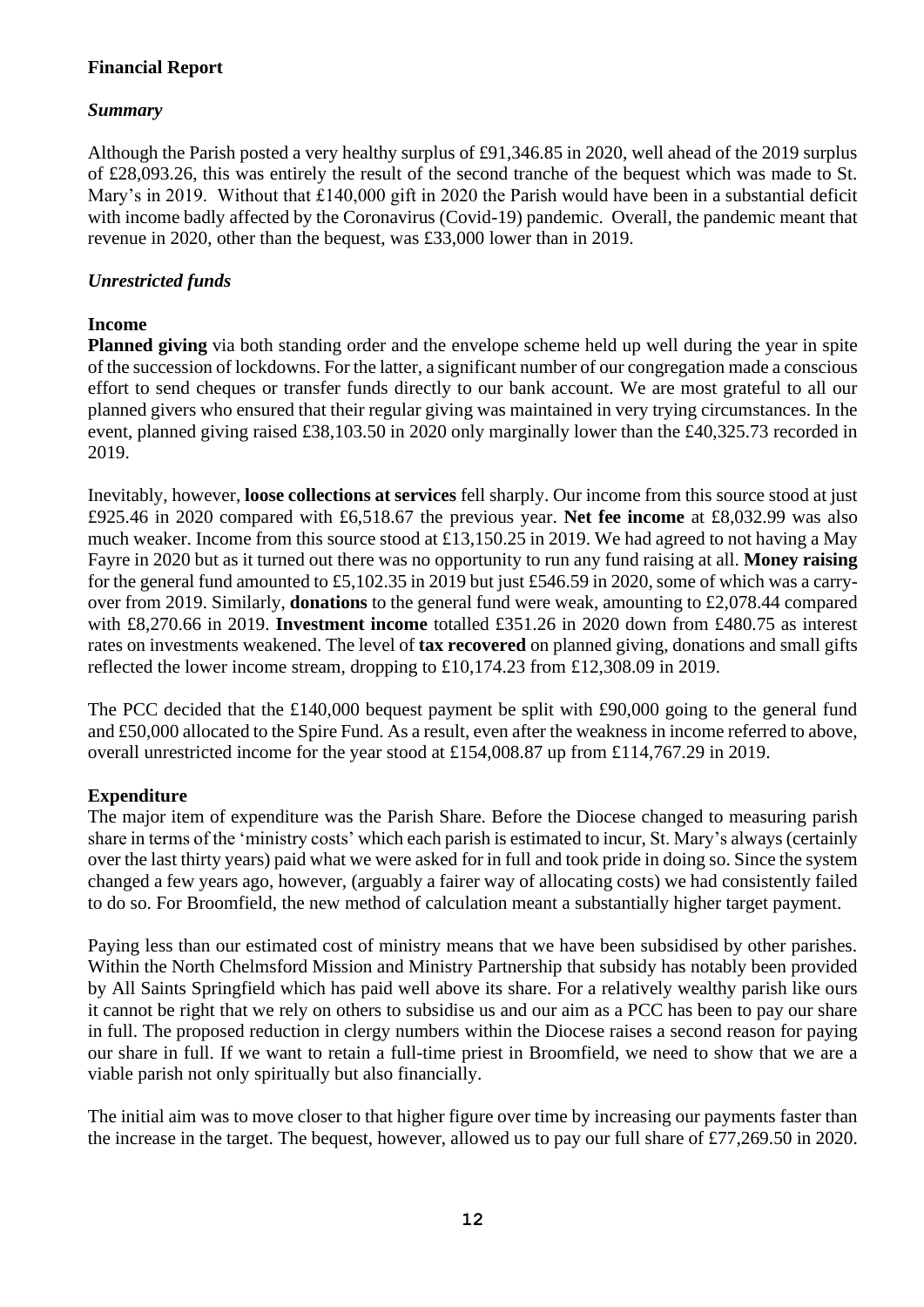Elsewhere, the closure of the church building through much of 2020 meant that the cost of utilities fell to £3,221.70, from £3,617.85 in 2019. The cost of insurance for the building and hall amounted to £3,184.28 marginally lower than the £3,269.66 recorded in 2019.

Spending on the maintenance of the churchyard amounted to £6,410.79 for the year well up on the £1,689.34 spent in 2019. Within the total, work on a number of trees amounted to £1,938, maintenance of the churchyard extension cost £1,380, spending on the main churchyard was £609.36 and the installation of the water catchment system £1,750. In addition, the general fund contributed towards the new signage in the extension.

Repairs to, and maintenance of, the building amounted to £9,346.20, up from £4,513.85. Expenditure included £3,700 on decorating the hall complex and vestry, £2,350 on new chairs and nearly £2,000 on a report on the tower fresco. Other church running costs totalled £3,870.98 compared with £2,658.04 in 2019.

In total, expenditure out of the general fund amounted to £109,724.47 leaving a surplus of £44,284.40.

### *Restricted funds*

#### **Organ Fund**

At the beginning of 2020, the organ fund totalled £17,127.88. Donations during the year added £827.04 leaving the fund in surplus at the end of the year by £17,954.92. A further £5,000 grant has been promised from the Walter Farthing Trust. Preparation of a faculty for the renovation which is pencilled in for early 2022 is now underway and should pave the way for grant applications to be made in 2021.

#### **Spire Fund**

At the beginning of 2020 the spire fund stood at £20,041.52. Donations to the fund during the year amounted to £2,153.42, money raising schemes raised £444.05 and a further £50,000 was allocated to the fund from the £140,000 bequest received towards the end of the year. Expenditure out of the fund to our architect and a structural engineer totalled £5,635.92. At end year there was a total of £67,003.07 in the spire fund. A further £10,000 has been promised from a local charitable fund for the construction phase of the work. A budget guide quotation has been received which estimates that the work needed will be of the order of £150,000 plus VAT. The pandemic was instrumental in some grant making bodies closing their books to normal applicants to favour applicants suffering from the pandemic, but it is hoped that 2021 will be more favourable.

#### **Churchyard Extension Fund**

There was £2,108.17 in this fund at the beginning of the year. Expenditure on the new extension totalled £2,841.60, with new signage costing £822.00 and fencing costing £2,019.60, the overspend of £733.43 being met out of general funds.

#### **Other Funds**

During the year, it was agreed that, for the foreseeable future, Broomfield would hold the North Chelmsford Ministry and Mission Partnership's Coordinator Fund which currently amounts to £1,467.99. There was no movement in the stained glass window fund; the cremated remains area fund; and the sound system fund. Payments totalling £45 were made out of the North Chelmsford Mission and Ministry Partnership Fund. The amalgamation of the Chelmsford Deaneries mean that the Deanery Synod Fund monies will be transferred to the newly formed Chelmsford Deanery in 2021. Details of the charities supported in 2020 can be found below. As with everything else in the past year, the pandemic has left its mark. Door-to-door collections, coffee mornings, box collections, collections during church services all suffered. It is to be hoped that, in the circumstances, individuals made their own arrangements for charitable donations.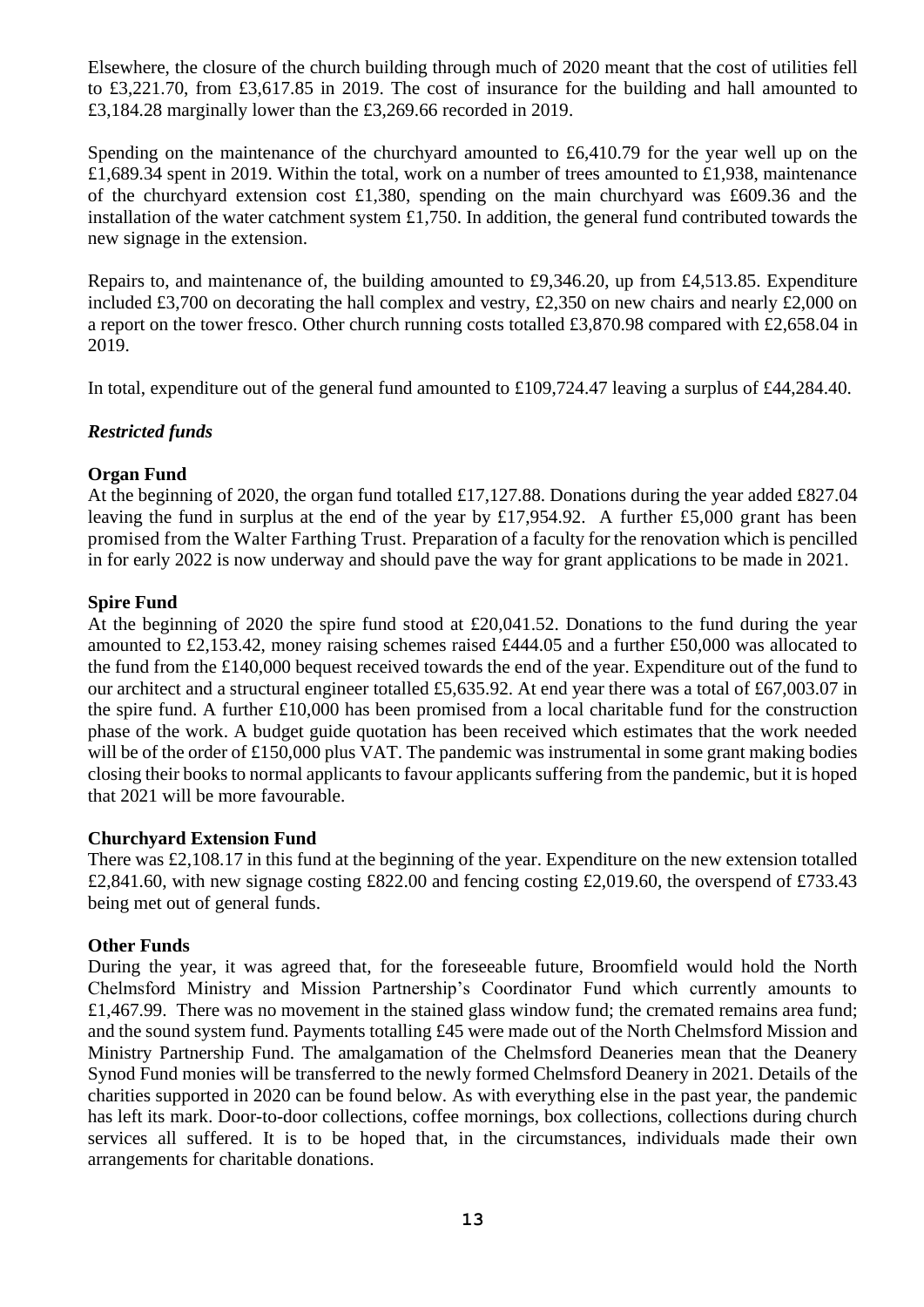### *Outlook*

The pandemic will continue to affect the parish's finances in 2021. Although the vaccination process is now in place and progressing well, it is unlikely that anything approaching normality will be seen until the second half of the year. For St. Mary's that will mean further pressure on income for at least the first six months. A third tranche of the bequest announced in 2019 is expected in early 2021 but will be unlikely to be more than £10,000 and certainly not enough to offset the expected weakness elsewhere.

To the extent that there were a number of one-off outlays in 2020 such as the re-decoration of the vestry and the St. Leonard's hall complex and a new set of chairs, overall general expenditure should be lower in 2021 than in 2020 (with the proviso, of course, that there are no unexpected bills to meet). It will not, however, see a sufficient fall to allow us to balance the books and my estimate is that, unless we make a concerted effort to improve our income flow, we will record a deficit in 2021 of £8-12,000.

We are extremely grateful to all our parishioners who supported the church in Broomfield financially during a very difficult year, especially through maintaining their planned giving. As a congregation we are generous. This year, however, will be financially as difficult as the last one. Please maintain your generosity.

> *Alun Powell Honorary Treasurer*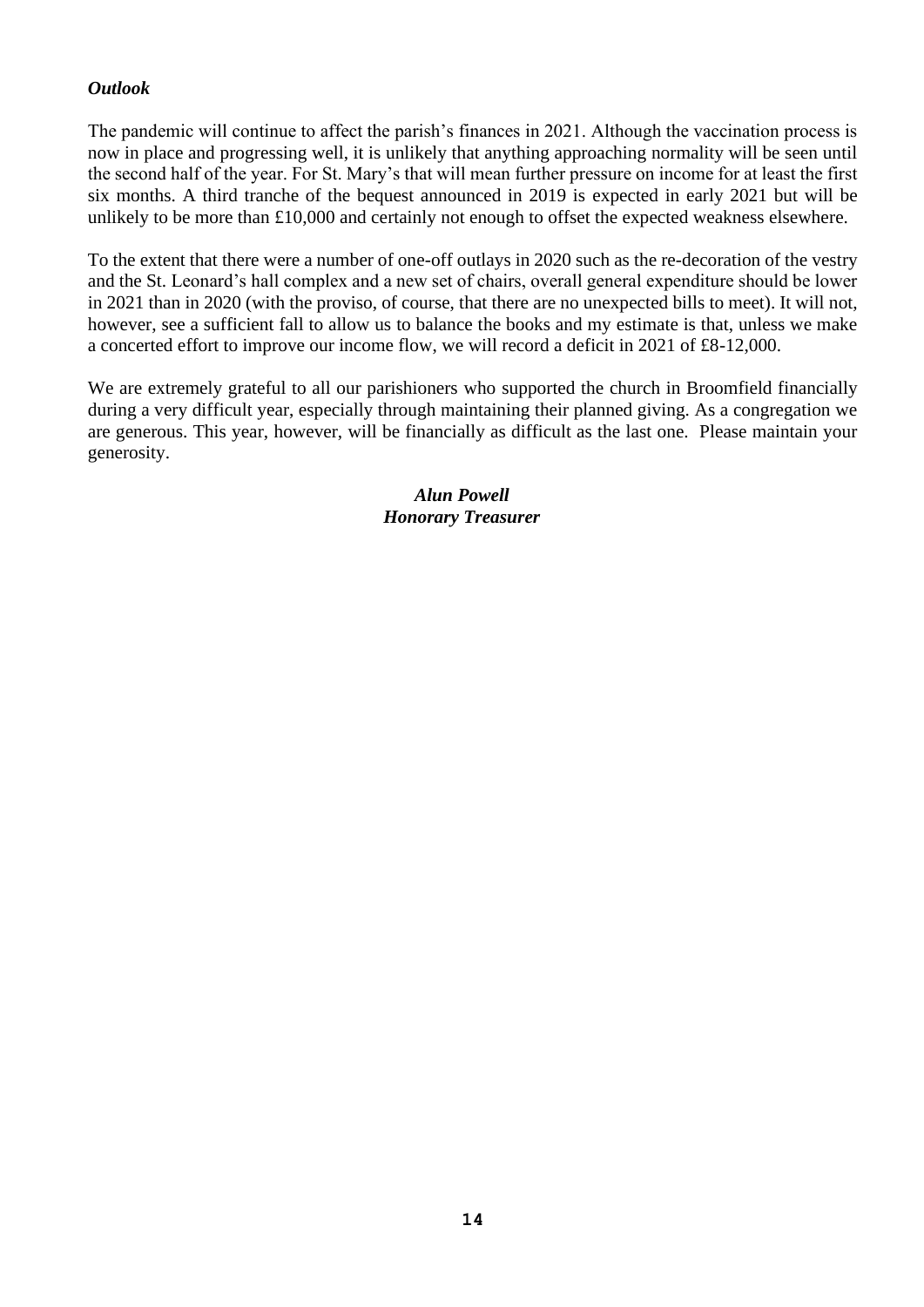### **Parochial Church Council of St. Mary with St. Leonard, Broomfield**

### **Financial Statements for the Year ended 31 December 2020**

### Unrestricted Funds Restricted Funds Total 2020 Total Note Funds Funds 2020 2019  $f$   $f$   $f$ **RECEIPTS Voluntary receipts Planned giving 38,103.50** 38,103.50 38,103.50 40,325.73 **Collections at services** 925.46 925.46 925.46 925.46 6,518.67 **All other voluntary giving**  $4a$   $92,078.44$   $52,975.46$   $145,053.90$   $58,887.90$ **Gift Aid recovered** 10,174.23 12,308.09 **Activities for generating funds** 4b 1,296.59 449.05 1,745.64 11,195.25 **Investment income** 4c 351.26 351.26 480.75 **Church activities** 4d 11,079.39 11,079.39 15,711.04 **Charitable income** 509.04 509.04 4,102.62 **Deanery Synod & NCMMP** 1,467.99 1,467.99 0.00 **Total receipts** 154,008.87 55,401.54 209,410.41 149,530.05 **PAYMENTS Church activities** Diocesan parish contribution 77,269.50 77,269.50 71,315.00 Clergy and staffing costs 1,391.62 1,391.62 2,627.98 Church running expenses 4e 31,063.35 7,744.09 38,807.44 41,712.93 Charitable giving 4f 550.00 550.00 4,139.29 **Costs of generating funds** 1,506.59 **Deanery Synod & NCMMP** 45.00 45.00 45.00 135.00 **Total payments** 109,724.47 8,339.09 118,063.56 121,436.79 **Excess of receipts over payments** 44,284.40 47,062.45 91,346.85 28,093.26 **Cash at bank and in hand at 1 January** 82,533.80 52,216.17 134,749.97 106,656.71 **Cash at bank and in hand at 31 December** 126,818.20 99,278.62 226,096.82 134,749.97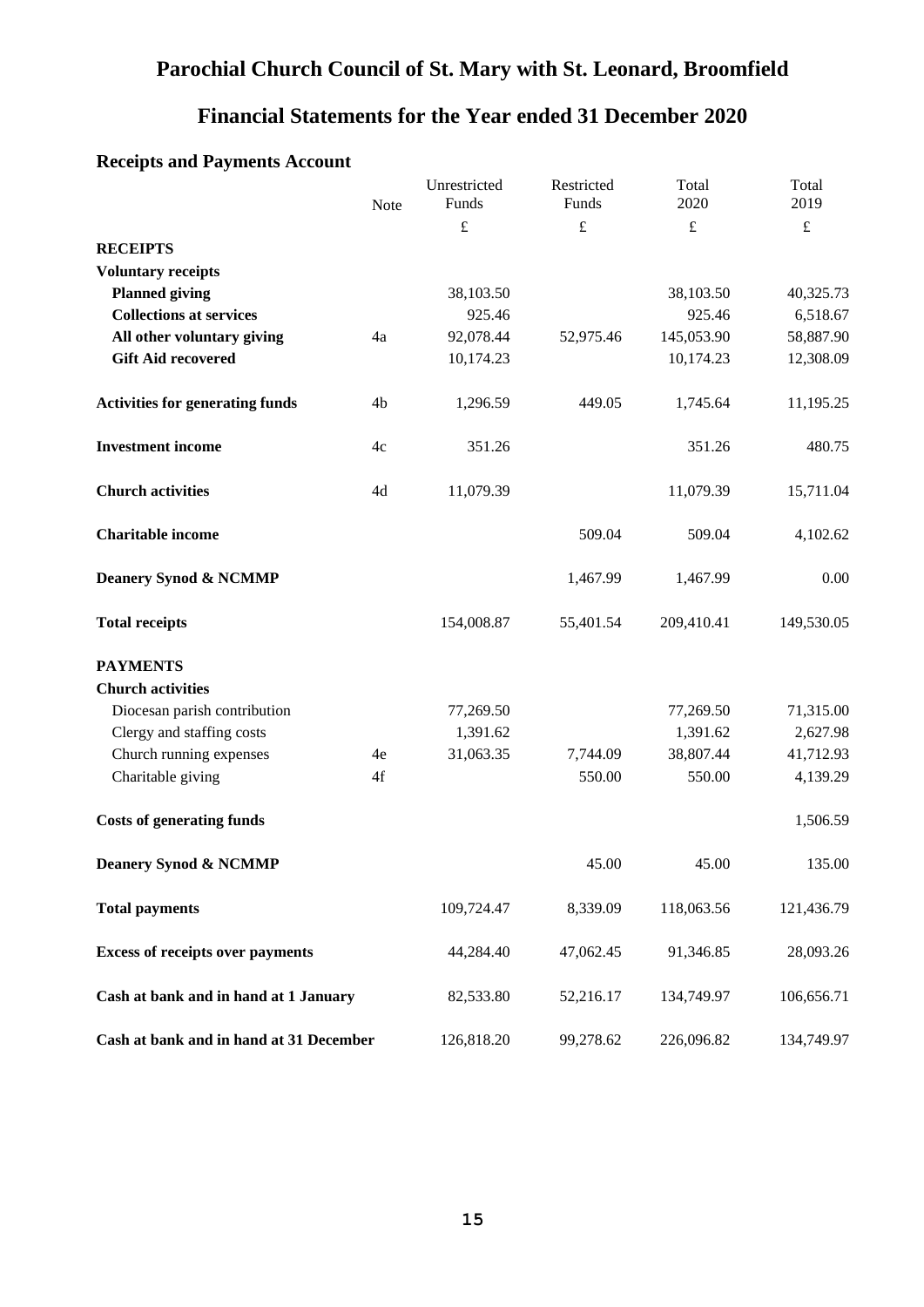#### **Statement of Assets and Liabilities**

|                              | <b>Unrestricted</b><br>funds | <b>Restricted</b><br>funds | <b>Total</b><br>2020 | <b>Total</b><br>2019 |
|------------------------------|------------------------------|----------------------------|----------------------|----------------------|
|                              | £                            | £                          | £                    | £                    |
| <b>Cash funds</b>            |                              |                            |                      |                      |
| Bank current account         | 67,321.50                    |                            | 67,321.50            | 76,688.34            |
| CCLA deposits                | 58,811.42                    | 99,278.62                  | 158,090.04           | 57,789.86            |
| Other cash and deposits      | 685.28                       |                            | 685.28               | 271.77               |
|                              | 126,818.20                   | 99,278.62                  | 226,096.82           | 134,749.97           |
| <b>Investment assets</b>     |                              |                            |                      |                      |
| Tithe Chancel Fund           |                              | 8,879.81                   | 8,879.81             | 8,066.74             |
| J Gyne Foundation            |                              | 1,823.37                   | 1,823.37             | 1,706.05             |
|                              |                              | 10,703.18                  | 10,703.18            | 9,772.79             |
| <b>Total monetary assets</b> | 126,818.20                   | 109.981.80                 | 236,800.00           | 144,522.76           |

Notes:

- (1) The financial statements of the PCC have been prepared in accordance with the Church Accounting Regulations 2006 using the receipts and payments basis.
- (2) The income from the J Gyne Foundation is for ordinary church purposes. Income from the Tithe Chancel Fund is undistributed and is added to the capital sum.
- (3) The movements in restricted funds during the year were:

|                                          | <b>Balance</b><br>b/fwd | Receipts | Transfer  | Payments | <b>Balance</b><br>c/fwd |
|------------------------------------------|-------------------------|----------|-----------|----------|-------------------------|
| Organ Fund                               | 17,127.88               | 827.04   |           |          | 17,954.92               |
| Spire Fund                               | 20,041.52               | 2,597.47 | 50,000.00 | 5,635.92 | 67,003.07               |
| <b>Stained Glass</b><br>Window Fund      | 12,500.00               |          |           |          | 12,500.00               |
| Churchyard<br><b>Extension Fund</b>      | 2,108.17                |          |           | 2,108.17 |                         |
| <b>Cremated Remains</b><br>Area Fund     | 24.74                   |          |           |          | 24.74                   |
| Sound System Fund                        | 58.37                   |          |           |          | 58.37                   |
| <b>Charity Fund</b>                      | 48.16                   | 509.04   |           | 550.00   | 7.20                    |
| Deanery Fund                             | 200.41                  |          |           |          | 200.41                  |
| North Chelmsford MMP<br>Coordinator Fund |                         | 1,467.99 |           |          | 1,467.99                |
| North Chelmsford MMP                     | 106.92                  |          |           | 45.00    | 61.92                   |
|                                          | 52,216.17               | 5,401.54 | 50,000.00 | 8,339.09 | 99,278.62               |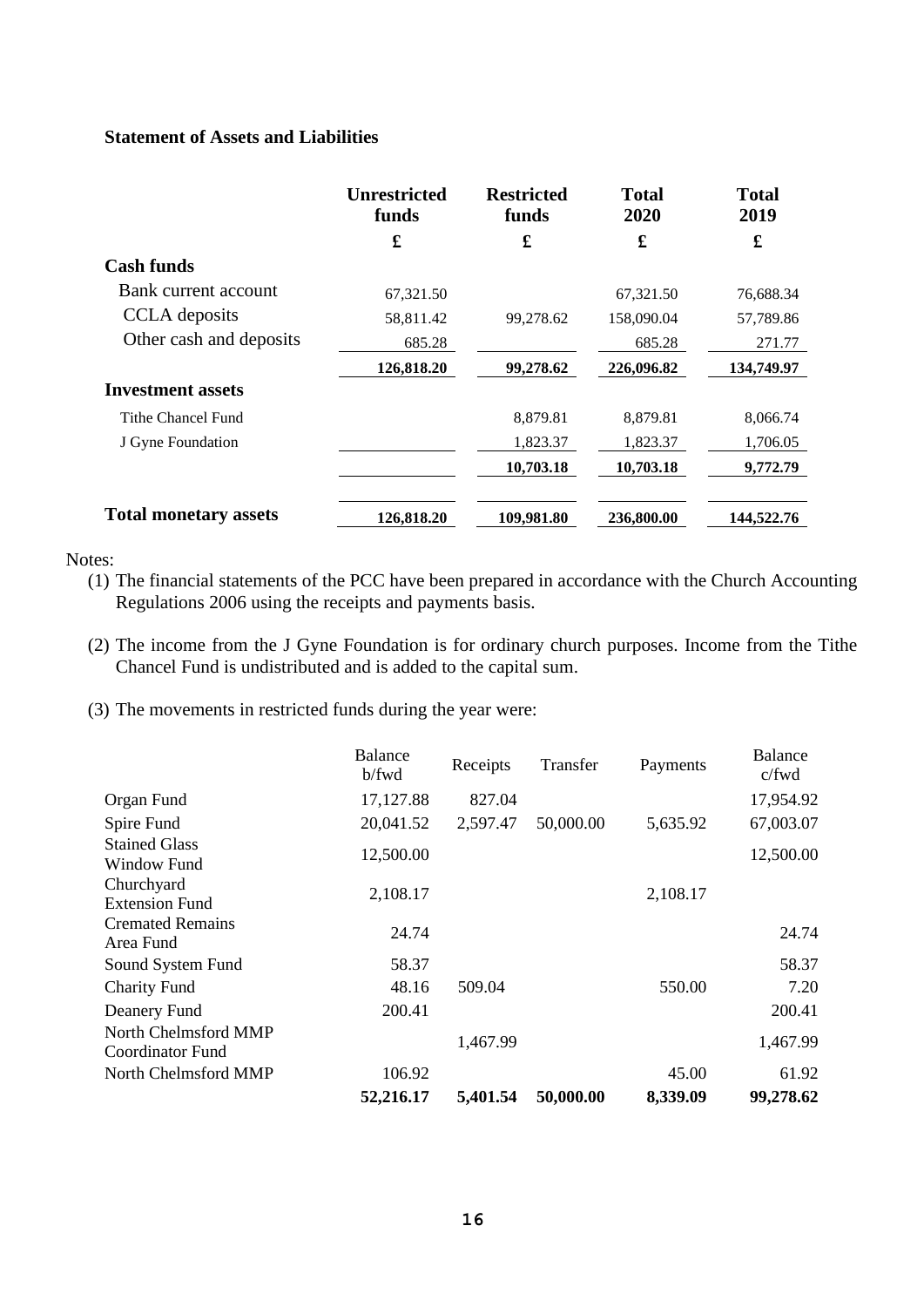### **(4) Further Analysis of Receipt and Payments Accounts**

|                                                            | Unrestricted<br>Funds | Restricted<br>Funds | Total<br>2020      | Total<br>2019        |
|------------------------------------------------------------|-----------------------|---------------------|--------------------|----------------------|
|                                                            | $\pounds$             | $\pounds$           | $\pounds$          | $\pounds$            |
| <b>Receipts</b>                                            |                       |                     |                    |                      |
| a) All other voluntary giving                              |                       |                     |                    |                      |
| Donations                                                  | 2,078.44              | 2,980.46            | 5,058.90           | 13,887.90            |
| Legacies                                                   | 90,000.00             | 50,000.00           | 140,000.00         | 45,000.00            |
|                                                            | 92,078.44             | 52,975.46           | 145,053.90         | 58,887.90            |
| b) Activities for generating funds                         |                       |                     |                    |                      |
| Parish Magazine - advertising                              | 750.00                |                     | 750.00             | 1,050.00             |
| May Fayre                                                  |                       |                     |                    | 2,940.28             |
| Christmas                                                  | 17.52                 |                     | 17.52              | 871.03               |
| Other                                                      | 529.07                | 449.05              | 978.12             | 6,333.94             |
|                                                            | 1,296.59              | 449.05              | 1,745.64           | 11,195.25            |
| c) Investment income                                       |                       |                     |                    |                      |
| Dividends                                                  |                       |                     |                    |                      |
| Interest                                                   | 351.26                |                     | 351.26             | 480.75               |
|                                                            | 351.26                |                     | 351.26             | 480.75               |
| d) Church activities                                       |                       |                     |                    |                      |
| Fees for weddings, funerals etc<br>Parish Magazine - sales | 8,032.99<br>995.40    |                     | 8,032.99<br>995.40 | 13,150.25            |
| Other                                                      | 2,051.00              |                     | 2,051.00           | 1,121.25<br>1,439.54 |
|                                                            | 11,079.39             |                     | 11,079.39          | 15,711.04            |
|                                                            |                       |                     |                    |                      |
| <b>Payments</b>                                            |                       |                     |                    |                      |
| e) Church running expenses                                 |                       |                     |                    |                      |
| Music                                                      | 1,651.84              |                     | 1,651.84           | 2,409.24             |
| Cost of services (utilities)                               | 3,221.70              |                     | 3,221.70           | 3,617.85             |
| Cost of services (insurance)                               | 3,184.28              |                     | 3,184.28           | 3,269.66             |
| Printing & stationery                                      | 205.33                |                     | 205.33             | 110.70               |
| Church building running expenses                           | 3,870.98              |                     | 3,870.98           | 2,658.04             |
| Parish Magazine - printing costs                           | 1,189.23              |                     | 1,189.23           | 1,597.28             |
| Church repairs & maintenance                               | 9,346.20              | 5,635.92            | 14,982.12          | 10,657.49            |
| Churchyard                                                 | 6,410.79              | 2,108.17            | 8,518.96           | 15,937.17            |
| Other                                                      | 1,983.00              |                     | 1,983.00           | 1,455.50             |
|                                                            | 31,063.75             | 7,744.09            | 38,807.44          | 41,712.93            |
| f) Charitable giving                                       |                       |                     |                    |                      |
| Children's Society                                         |                       | 200.00              | 200.00             | 767.94               |
| Christian Aid                                              |                       |                     |                    | 2,277.88             |
| <b>CHESS</b>                                               |                       | 20.00               | 20.00              |                      |
| <b>Angel Trees</b>                                         |                       | 130.00              | 130.00             |                      |
| Little Haven                                               |                       | 200.00              | 200.00             | 500.00               |
| <b>RBL Poppy Appeal</b>                                    |                       |                     |                    | 273.23<br>185.30     |
| Kids Inspire<br>Sanctus                                    |                       |                     |                    | 105.10               |
| Expenses                                                   |                       |                     |                    | 29.84                |
|                                                            |                       | 550.00              | 550.0              | 4,139.29             |
|                                                            |                       |                     |                    |                      |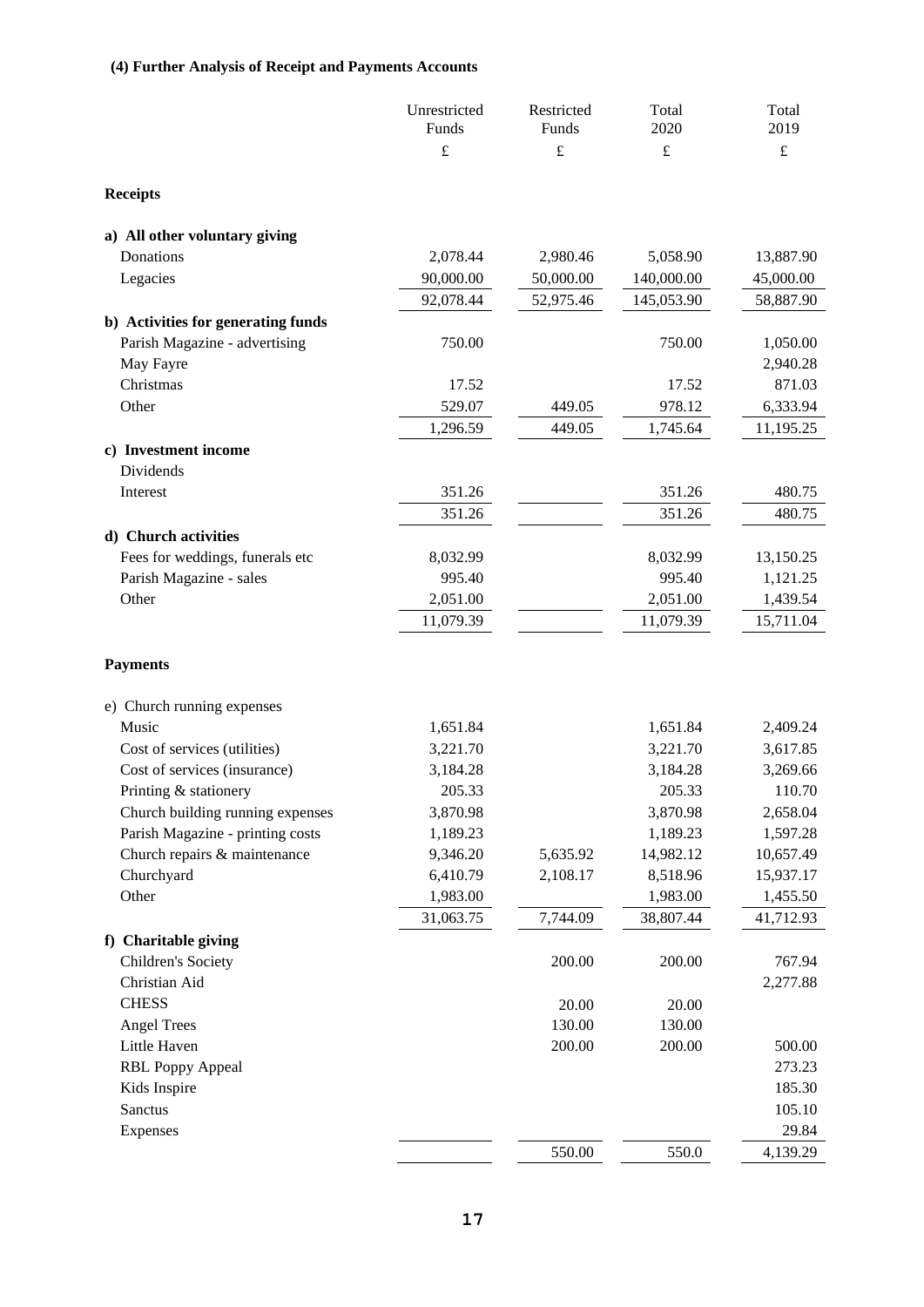Approved by the PCC on 4th February 2021.

Signed

CTibbott

Rev'd. C A Tibbott Mrs C Knott<br>
PCC Chairman PCC Secretary PCC Chairman

Chott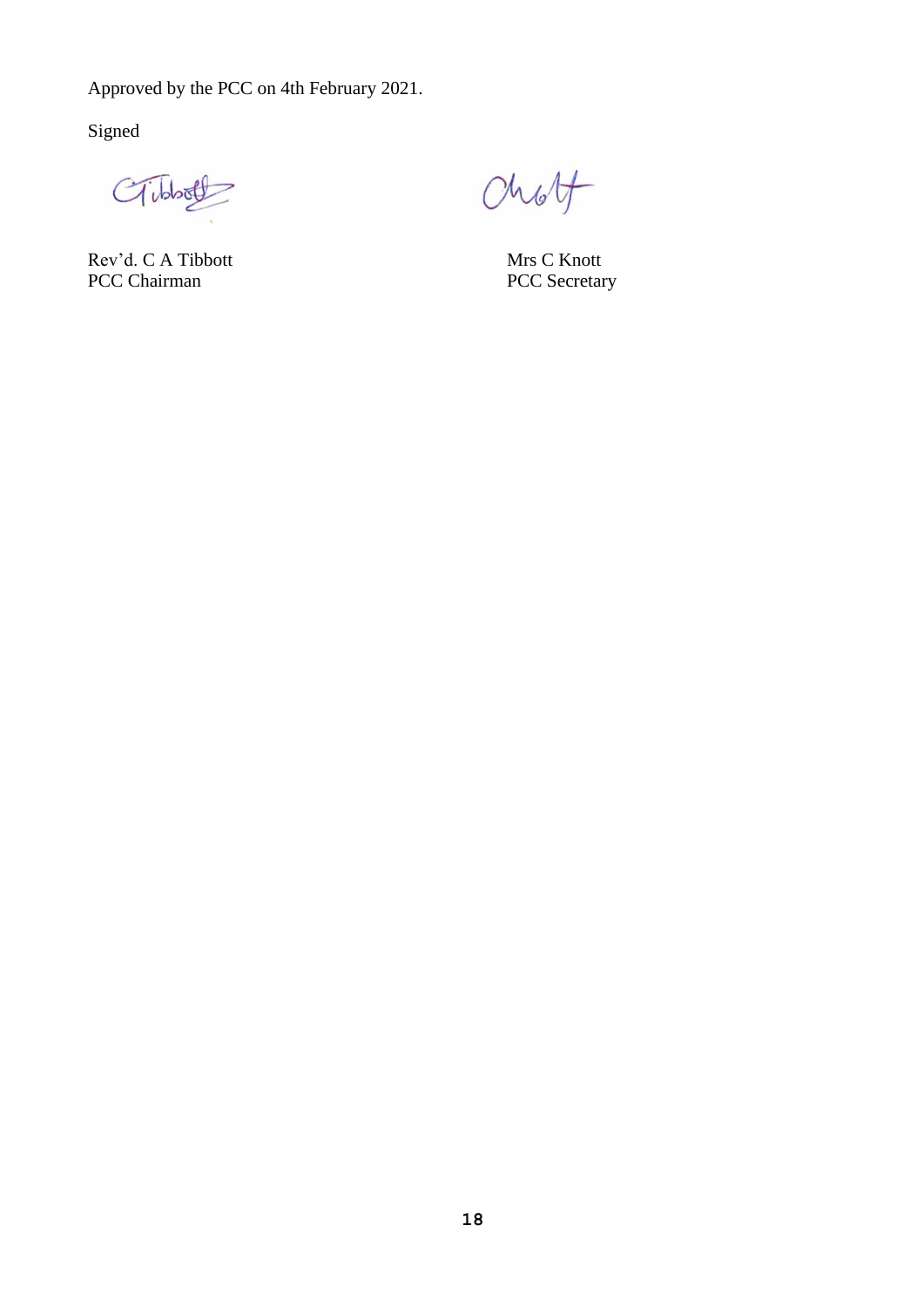### *Independent examiner's report to the Trustees of the Parochial Church Council of St. Mary with St. Leonard, Broomfield*

I report on the accounts of the PCC for the year ended 31 December 2020, which are set out on pages 12 to 18.

### **Respective Responsibilities of the Trustees and Examiner**

The Church's Trustees are responsible for the preparation of the accounts. The church's trustees consider that an audit is not required for the year under section 144(2) of the Charities Act 2011 (the 2011 Act) and that an independent examination is needed.

It is my responsibility to:

- Examine the accounts (under section 145 of the 2011 Act);
- To follow the procedures laid down in the General Directions given by the Charity Commissioners (under section 145(5)(b) of the 2011 Act); and
- To state whether particular matters have come to my attention.

### **Basis of Independent Examiner's Statement.**

My examination was carried out in accordance with the General Directions given by the Charity Commission. An examination includes a review of the accounting records kept by the charity and a comparison of the accounts presented with those records. It also includes consideration of any unusual items or disclosures in the accounts, and seeking explanations from you as trustees concerning any such matters. The procedures undertaken do not provide all the evidence that would be required in an audit and consequently no opinion is given as to whether the accounts present a 'true and fair view' and the report is limited to those matters set out in the statement below.

### **Independent examiner's statement**

In connection with my examination, no matter has come to my attention:

- (1) which gives me reasonable cause to believe that in any material respect the requirements:
	- to keep accounting records in accordance with s.130 of the 2011 Act; and
	- to prepare accounts, which accord with the accounting records and comply with the accounting requirements of the 2011 Act have not been met; or
- (2) to which in my opinion, attention should be drawn in order to enable a proper understanding of the accounts to be reached.

(Signed)Date: 21/2/2021 B Scoros, MBCS, IQA qualified Richard Wood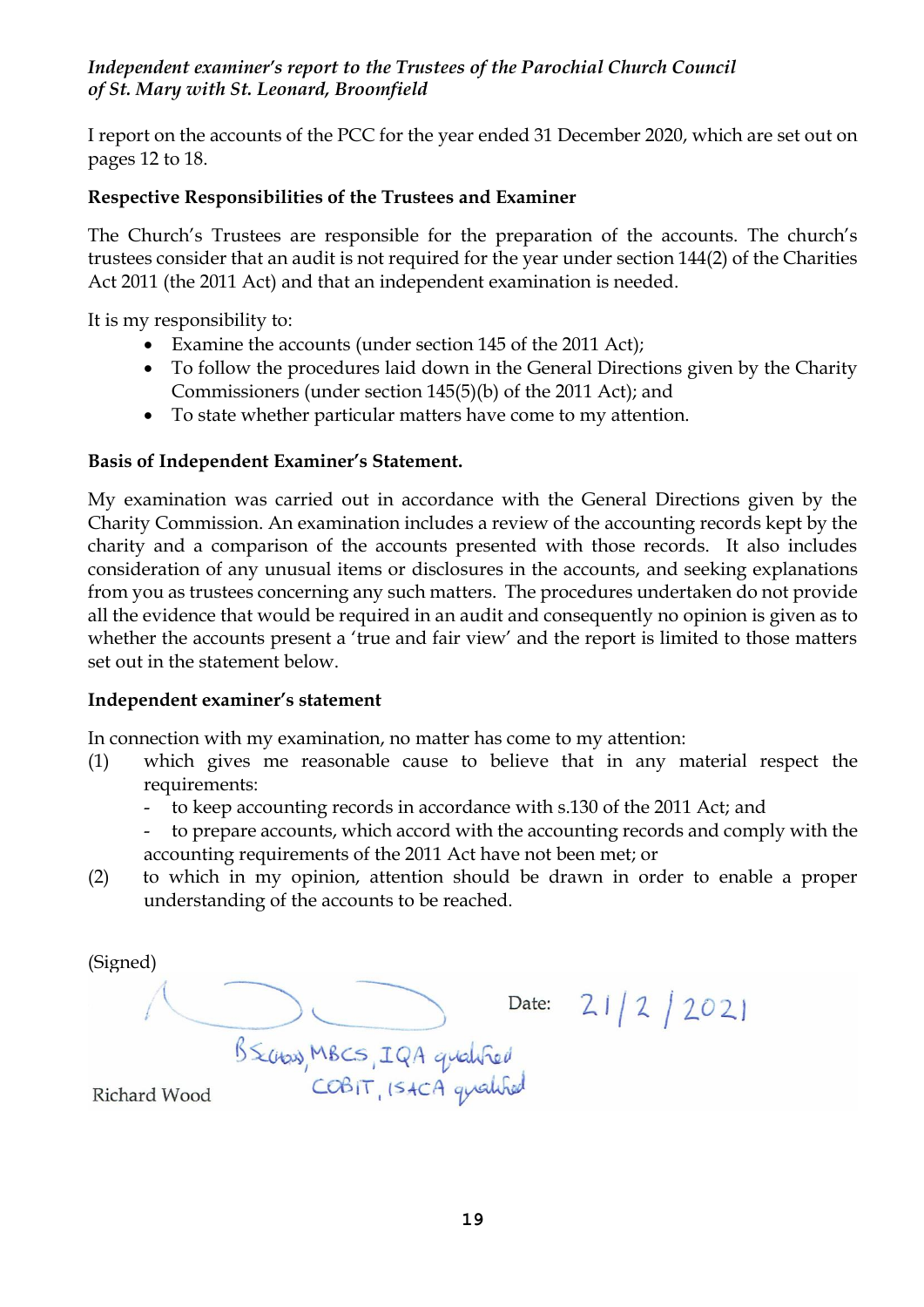# VICAR'S REPORT

What a strange year 2020 turned out to be! I am sure that throughout the long history of Broomfield Parish Church, there has been many such times, when the work and the worship of the people of faith in Broomfield had to find creative ways to make God known to the people here. This won't be the first time the body of Christ in this place will have faced a plague, as the churchyard history attests to! However, living through a pandemic in an age of highly functioning technology has brought with it many challenges, as well as opportunities. As always, whether our buildings are closed or open, the work of bringing people the good news of the Gospel, pastoral care, and sharing the love of God continues unabated. We just all needed to adapt.

We were one of the fortunate churches locally, who had planned an early APCM, so we had our officers in place and our PCC was settled, fresh and ready to get cracking. After more than 30 years in office, Peter Baker had stepped down as our Church Warden and Susan Garwood was appointed to the role. The first lockdown was imposed upon us within a week of our APCM, but our PCC responded well and I must say that I have been very well supported throughout, with the many changes and challenges which we faced. Since March we have functioned via email in the first instance, then with meetings using Zoom as a platform for our meetings.

Of course, one of the first changes we experienced was that Rev'd. Julie Hardy left the parish to take up her first post of responsibility as Priest in Charge of St. Paul's Bentley Common, St. Nicholas' Kelvedon Hatch and St. Thomas Navestock. Of course, we had to cancel the farewell lunch we had planned for her, and although a coach was booked for us to attend her licensing on the 30<sup>th</sup> of March, that had to be cancelled too. Rev'd. Julie's licensing did go ahead with Bishop John in an empty church. I am in touch with Rev'd. Julie and, as you would expect, she has rolled up her sleeves and is doing a fantastic job in her new role. We are still awaiting a time when we can see her in her new parish and celebrate her time with us and the Incumbent priest that she has become.

Then in August Rev'd. Anne Harvey and Mike Harvey moved to Scotland to begin their retirement in a new phase of their life, in that new place. Both Anne as Associate Priest and Mike as Church Warden, had been constants during my time in ministry here and I miss their company and their guidance, especially during these most difficult of times. We are in touch though, and I know they are enjoying their new life in Scotland.

Almost as soon as the first Lockdown was announced in March Rev'd. Diana set up a cascade telephone support group, encouraging those who usually held a ministry of pastoral care to work in a different way. All of our pastoral carers now have a list of people who they call regularly and I thank Diana for her foresight in setting this system up so quickly and in supporting those who undertake this work. Throughout Diana has continued in leading worship, getting to grips with the technology required all whilst completing her final Curate's year. On the  $20<sup>th</sup>$  of December, in an empty church, she was licensed, by Archdeacon Elizabeth, as Associate Priest to Broomfield. Rev'd. Diana and I continue to work together to ensure that the Kingdom of God is made known by whatever means available amongst the people here. I am delighted to be working with her as Associate Priest and grateful for her compassionate support through a trying year.

So, as always, the ministry team is changed and transformed as we continue our work amongst you all. We have not only had to bear with these changes, but also the various other challenges of taking all of our worship online at certain times of the year, then adjusting to Covid-19 safe ways of worshipping in church, at others. As we entered the first lock down the North Chelmsford Mission and Ministry Partnership came into its own. Some of the ministers were in the 'Shielded' category (myself included)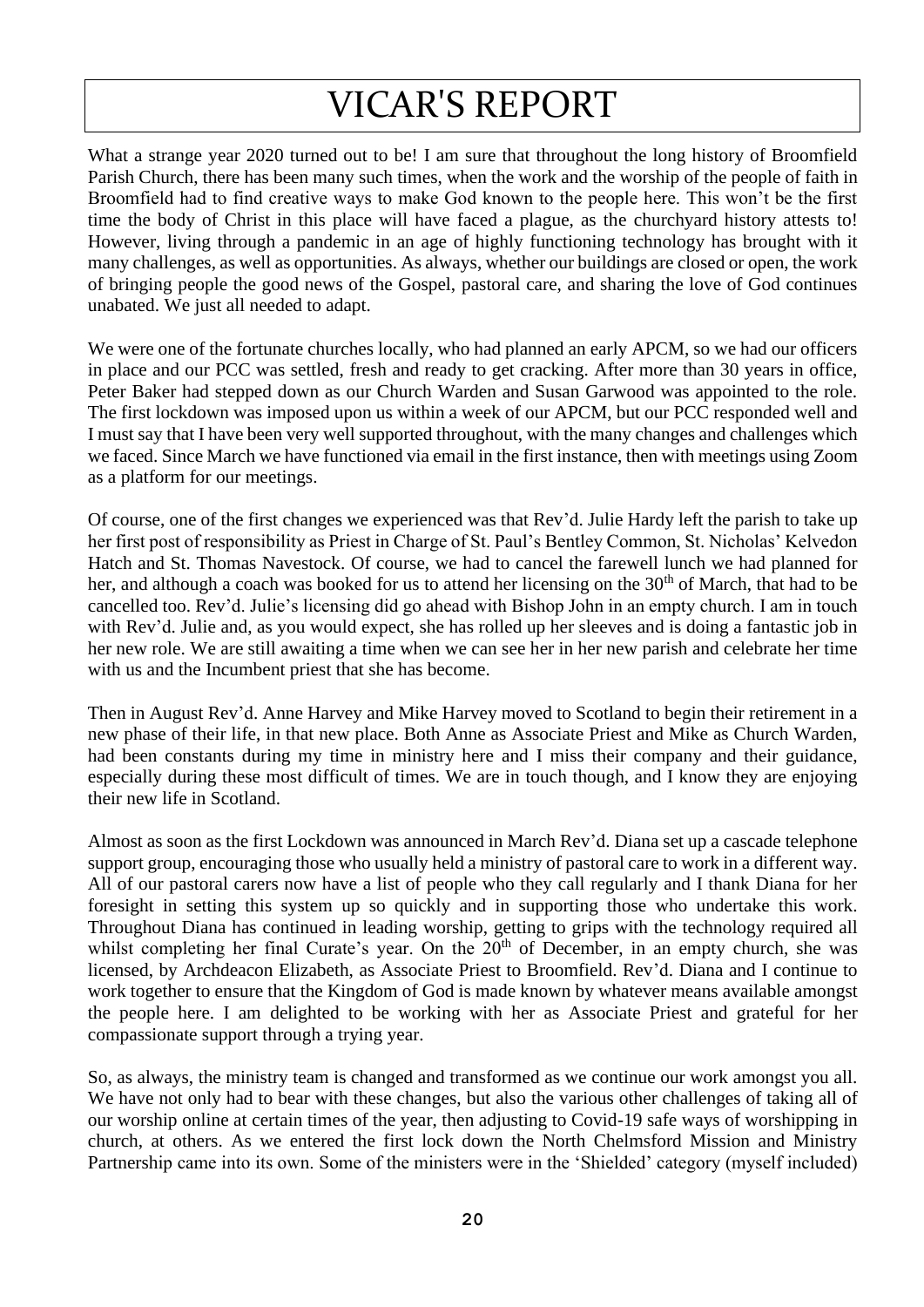and so we pulled together and set up a scheme to ensure that all funerals for people across the NCMMP would be covered by one of the ministers from the group. We also set up various support groups for officers and ministers.

As you will remember my Dad died in April, whilst we were in the midst of that first lockdown and the pastoral care I received from members of our church congregation and the ministers from the MMP was profound and helped me to continue in ministry through what was an extremely difficult time personally.

Although most projects this year have been on hold, there has been some background work continuing. In the autumn the Water Catchment Feature at the end of the churchyard was completed. People no longer need to carry heavy watering cans the full length of the churchyard. God is good and as soon as the water butts were attached to the structure, we had a full week of rain, which means that they are now full and ready to use. Malcolm Taylor, once again, sourced more hedging to be planted around the new meadow, this is safely stored for the time being, until such time as the Scouts are able to meet to plant it. The new benches and posts for the natural burial of ashes area are to be installed in January 2021. These had been on order for a while, but the various lockdowns caused delays in getting them installed. We have also been able to have full structural reports on the round tower, the fresco and the organ undertaken during the year.

Due to the various lockdowns, most 2020 occasional offices were postponed. Therefore, there were only 2 infant and 1 adult baptism here in the church and we only conducted 1 wedding service, others were rearranged, only to be cancelled yet again. Our hearts go out to those whose plans have been changed. I am in touch with those who are in this situation and am offering them support in rearranging their baptisms and weddings as soon as we are able. At the end of August two of our members were Confirmed by Bishop John when he came to lead us in worship. Members of the ministry team and NCMMP officiated at 29 funerals of which 13 were held in church or, during the early lockdown at the graveside, all the others were conducted at the Crematorium. We also conducted 8 interment of ashes services in the churchyard. Pastoral care has been offered to families by telephone calls and emails. I am grateful to David Marcus and those who have helped to keep the Tuesday morning working party going throughout this year, keeping our churchyard looking wonderful as usual.

Throughout the many challenges we have faced this year Rev'd. Canon Tim Ball, our Area Dean has provided information and support. We continued our Chapters and Deanery Synod meetings via Zoom. In November we had confirmation that the North Chelmsford Deanery and South Chelmsford Deanery had been amalgamated and we are now known as the Chelmsford Deanery. I am delighted to report that Jill Readings put her name forward to be the Lay Chair of the Deanery and was appointed as such at the first meeting of the new Deanery Synod.

So 2020 has been a year full of disruption, lockdown, disappointment and loss. Yet alongside those things, we have seen a flourishing of neighbourliness and an outpouring of love and support. Our usual programmes of worship and outreach, fundraising and celebrations have had to be curtailed, yet we have experienced many different and creative ways of working, worshipping and celebrating. People have adapted and have had the opportunity to reflect on how things were, and I doubt that any of us now think that we will ever go back to what was the 'old normal'. Out of this year of the Covid-19 pandemic, we will see God work in new and different ways. I am certain that He will continue to provide for us what we need.

Throughout this most difficult of years, both personally, and for the church, I have been comforted and encouraged by these words from the Gospel of John: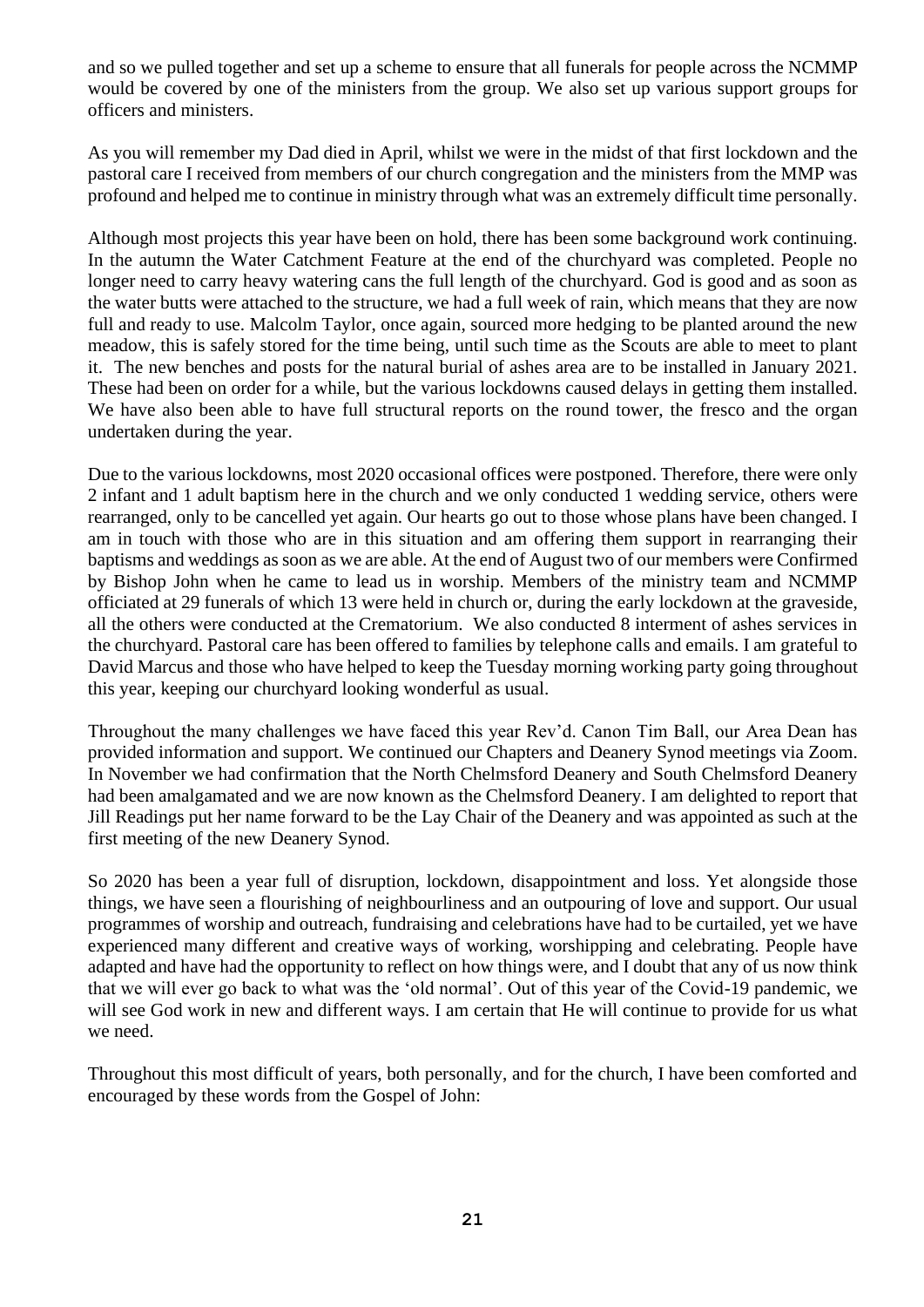In the beginning was the Word, and the Word was with God, and the Word was God. He was in the beginning with God. All things came into being through him, and without him not one thing came into being. What has come into being in him was life, and the life was the light of all people. The light shines in the darkness, and the darkness did not overcome it.

No matter how deep our darkness, no matter what situations we are facing, no matter what ways Government decisions play havoc with our lives and ministry… we, the people of God, know that 'the word became flesh', Jesus, God Incarnate, lived amongst us, teaches us, guides us, heals us. We are his representatives on earth today and everything we are and do and say reminds us and those with whom we work and for whom we pray, will see that Christ's light is one which will never be extinguished. We have to hold on to this deeply held belief that the darkness will not overcome the light which Christ's love and joy bring to our lives.

So even now, as the uncertainty we are living through continues, always be ready my friends to shine that light, through those individual acts of loving kindness, into a world of darkness and despair. Rest on Jesus, let him transform you, let the grace of God fill you and let the power of the Holy Spirit encourage you. Most of all be people through whom the light of Christ shines every day.

> *with every blessing Carolyn*

# THE CHURCH WARDENS' FABRIC REPORT

### *Buildings*:

The fabric of the Church is in good order. The gutters require cleaning and those by the vestry require inspection but unfortunately it has been impossible to engage the services of a contractor owing to the periods of lockdown over the last twelve months.

Whilst we have been unable to enjoy coffee mornings and other activities in the Church Hall, it has been completely redecorated and the old chairs have been replaced with folding chairs which should prove to be more comfortable than their predecessors!

We are still suffering from invasions of bees and wasps; it has been impossible to trace their nests and points of entry.

During a recent bat inspection by the Bat Conservation Trust, Rev'd. Diana bravely climbed up inside the tower and reported that it is evident that bats still nest there. It is hoped that once the Spire is repaired the problem may be somewhat alleviated.

A report on the fresco on the wall of the ringing chamber of the tower was commissioned and applications for grants to carry out renovation are being made.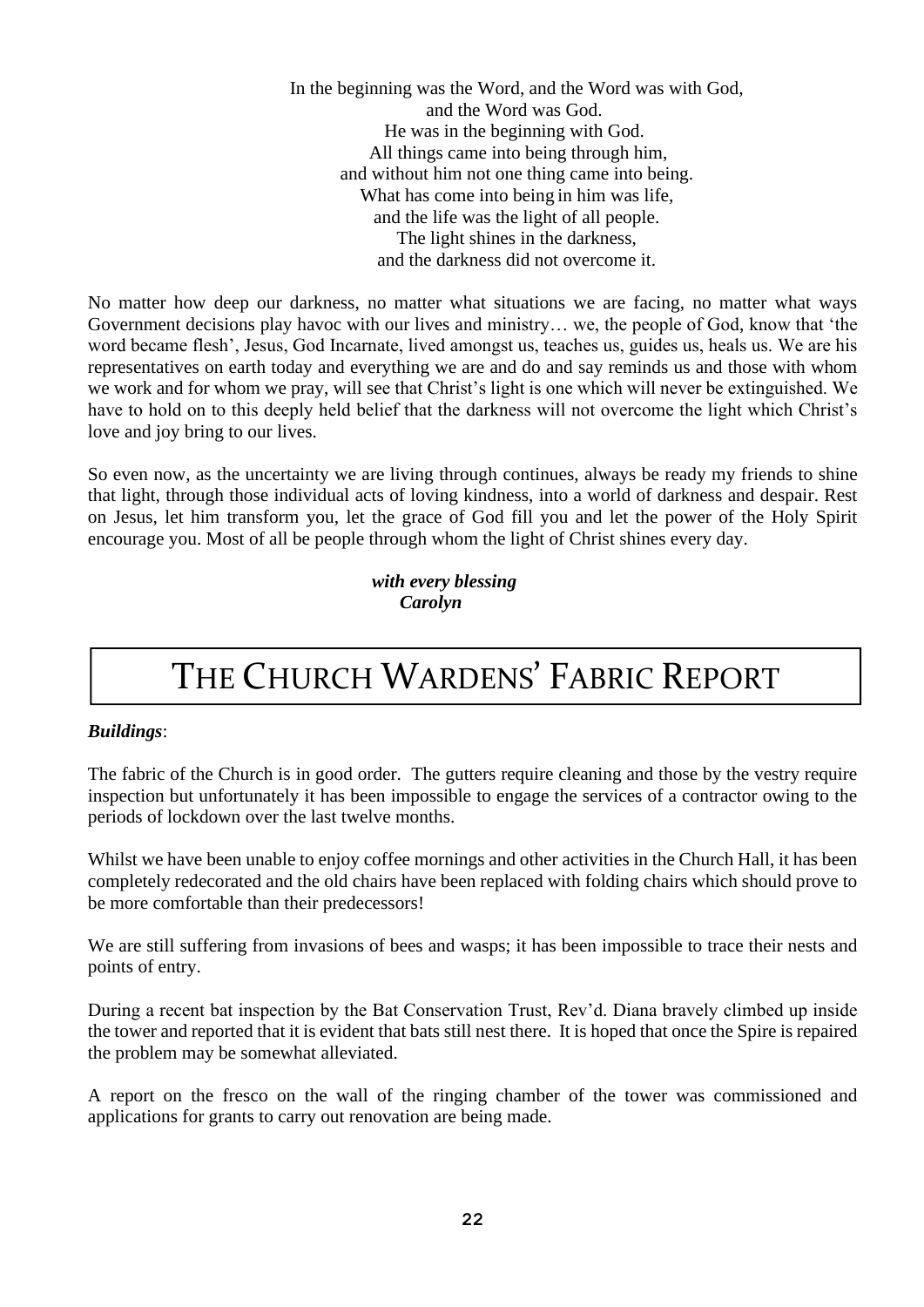### *Grounds*:

A new Notice Board was erected at the North End of the Churchyard beside the public footpath. Fencing to the right of the path, and installation of a gate were also completed.

New benches and oak posts were installed in the new burial of ashes section of the extended churchyard area in January 2021. The erection of the new water catchment feature at the end of the churchyard has now been completed.

New saplings for the hedgerow alongside the meadow area, to replace those that withered in the heat of the summer of 2020, have been set in a trench until such time as it will be safe to have them planted by a team of volunteers. The meadow and extended churchyard area consecrated in 2019, are being maintained by a contractor.

Works were carried out to some of the trees which were causing health and safety concerns, including removal of the large Western limb of the cedar in front of the church. Such large works to trees under a TPO (Tree Preservation Order) are undertaken by qualified tree surgeons and only after inspection by a Diocesan Tree Officer, advice from tree specialists and approval from Chelmsford City Council. It is essential that such works are carried out in order to protect the graves, the families who tend them and for the safety of people walking through the churchyard.

The lych gate requires urgent repair and estimates and a schedule of works are being obtained for this work. Regrettably this may be extremely expensive but it needs to be done without delay in order to avoid further deterioration.

Profuse and grateful thanks go to the Churchyard working party for the sterling work they carry out to keep it neat and tidy. I am sure that they will welcome more volunteers to join them on a Tuesday morning.

*Susan Garwood*

### ELECTORAL ROLL

This has been a sad and difficult year for St. Mary's Church, in that 2 older members of the congregation who were on the Electoral Roll have died and their names have been removed, leaving a total of 129 people. Towards the end of the year two people were added to the list so the total is now 131 compared to 134 at the end of 2019.

> *Kathy Rouse (Electoral Roll Officer)*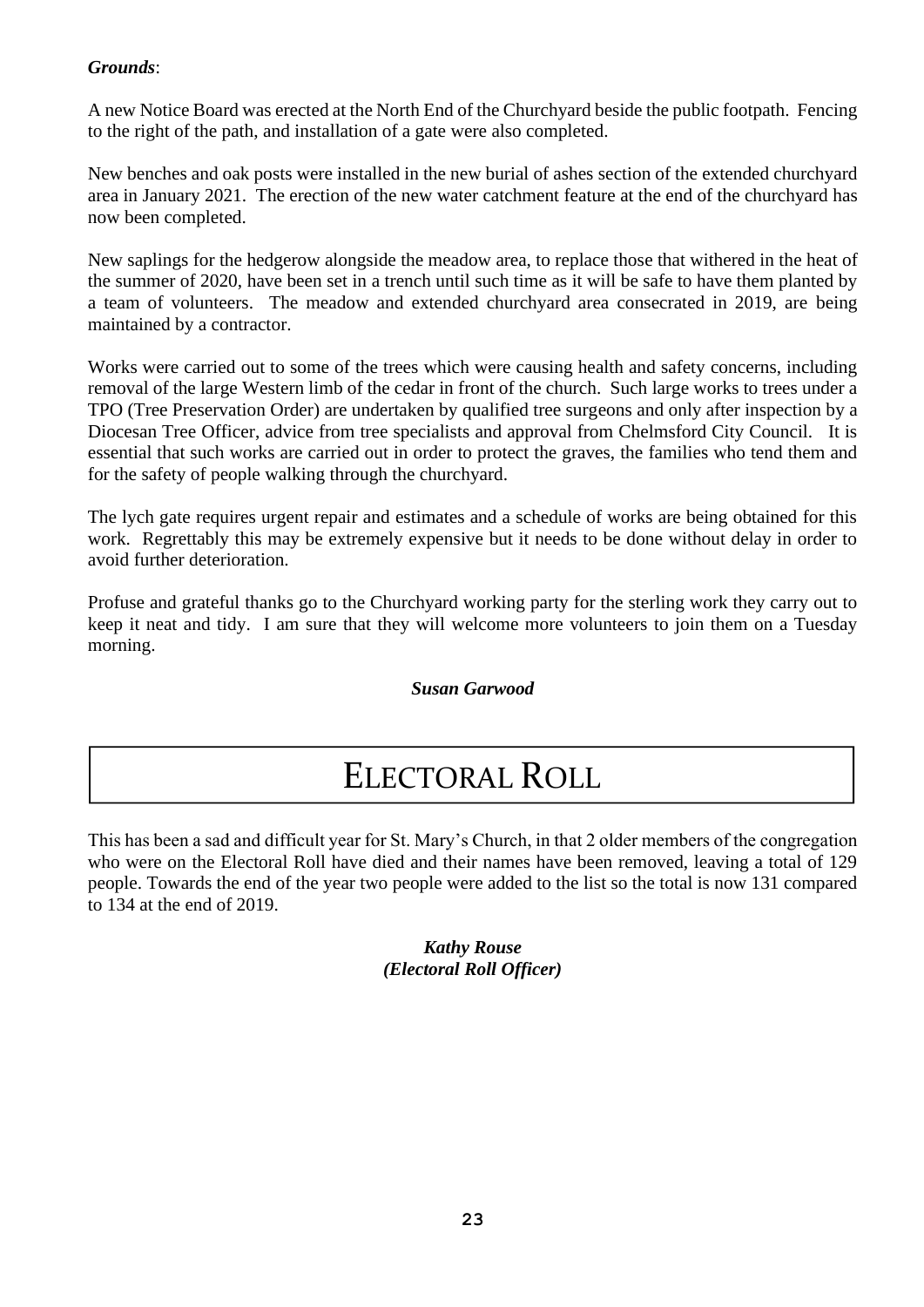# NCMMP

St. Mary with St. Leonard Church is a member of the North Chelmsford Mission and Ministry Partnership (NCMMP) which also includes: St. Mary's - Great Leighs; St. John's - Little Leighs; St. John the Evangelist - Ford End; The Chignals with Mashbury; St. Mary with St. Lawrence - Great Waltham; St. Martin's - Little Waltham; St. Augustine's – Springfield; All Saints – Springfield; Holy Trinity – Pleshey; St. Andrew's – Boreham; and St. Francis – Beaulieu.

The NCMMP council, comprising both Clergy and Lay members, met 3 times during 2020: In February at St. Mary's Broomfield and twice via Zoom. In addition, a Think, Pray and Plan together day was held via zoom on 29<sup>th</sup> June. During all of the meetings overall principles were established for the future of the NCMMP.

- i) our vision should not be just to survive, but to be sustainable and to flourish as the body of Christ in our communities: *bearing fruit that will last;*
- ii) our plans should help enable all of our communities to thrive in their local context: rural, suburban, new housing areas – and share their different gifts and skills across the MMP: *all the different parts of the body thrive, working together.*

Keeping these principles in mind during the meetings, the main areas discussed were: -

Clergy Cover for a benefice in vacancy - Clergy have been covering and working collaboratively with Churches who are in vacancy and examining ways in which services could avoid being duplicated across the NCMMP. Many innovative ways of providing services and Ministry have been used during the Pandemic.

Parish Share - It has been agreed by the Diocese that, due to the pandemic, the Parish share for 2021 will be the same as for 2020 with mutual support fund help.

Deanery Plan - A plan has been put forward by the NCMMP to inform the Deanery plan. The plan is defining the number of clergy who are required within parishes for the next 5 years. Owing to dwindling numbers of clergy and increasing costs, the number of stipend clergy in the NCMMP will be reduced.

It was acknowledged that anyone who helps the Church in any way is doing 'ministry'. People should be encouraged to undertake the Course in Christian Studies, and/or the shape course, and that lay people should be encouraged and nurtured to become Lay Preachers, Readers and Pastoral assistants.

During the 'Think, Pray and Plan' day a discussion took place on the results of an exercise in which PCC's were asked to rate clergy and church buildings either as a blessing or a liability. St. Mary's PCC rated both the Clergy and the buildings as a definite and a very much needed blessing. Once all results are collated these will be fed back to the Diocese.

During this year, several network groups i.e. treasures, lay ministers, youth and young people and safeguarding have continued via virtual meetings, sharing and supporting each other.

The role of the NCMMP has been acknowledged to have been successful in forging collaboration between the member churches. This model is now being rolled out among other Churches within the Chelmsford Deanery.

#### *Kathy Rouse Lay NCMMP Representative for the PCC*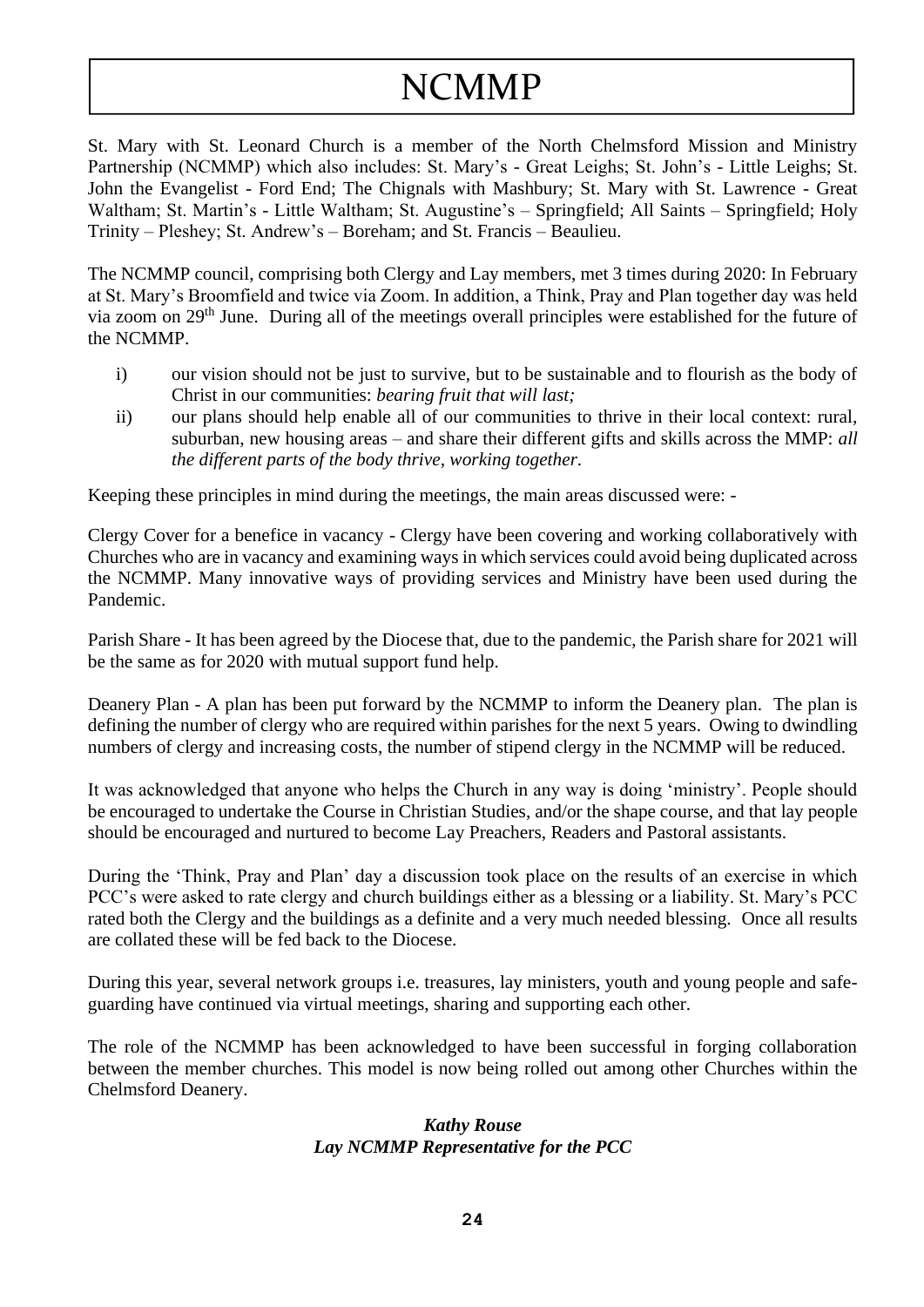### DEANERY SYNOD

Meetings of the Deanery were disrupted by the restrictions of the Covid pandemic, but despite this, much progress was made.

The latest iteration of the Deanery plan was agreed at the Synod held at St Marys, Broomfield on 25<sup>th</sup> February. It was also agreed that the Chelmsford North and Chelmsford South Deaneries would recombine into a single Chelmsford Deanery now that clergy numbers were much reduced. There was a re-commitment to actively raising local ministers of all types, Ordained, Licensed and Authorised, to serve the local churches and an acknowledgement of the need to support local churches where there are areas of social deprivation by offering expertise and experience in developing plans and making applications. It was the final meeting of this Synod, each Synod lasting 3 years. The Synod heard an informative presentation by the organisers of 'Church at Car Boot Sale', Boreham.

Following elections at APCMs, the new Synod was convened and met for the first time by Zoom on 16<sup>th</sup> July. This was an informal meeting jointly of the North and South Deaneries as the formal uniting process had not been completed. There were group sessions to help get to know each other and to share lockdown experiences.

The first official Synod of the Chelmsford Deanery took place by Zoom on  $2<sup>nd</sup>$  December. At this session, officers and Standing Committee members were elected from both houses, laity and clergy. The new lay chair is our own Jill Readings with Rev'd. Tim Ball, who steered the re-uniting process, as Rural Dean. I was elected a member of the Standing Committee. The role of the Deanery was outlined – informing, steering Mission and Ministry Units and charity support. The Deanery Synod also elects representatives to the Diocesan Synod and the General Synod. The Synod heard a presentation by Rev'd. James Gilder on 'Our Church and the Environment'. He described the 'Greener Church' scheme and urged all churches to address their 'Green' status and to audit their achievements so far which would lead to awards at various levels. This was fed back to our PCC and a member volunteered to take this forward for our church.

Deanery Synod representatives are laity – Jill Readings, Ros Mercer and Kathy Rouse - plus our clergy team.

#### *Ros Mercer*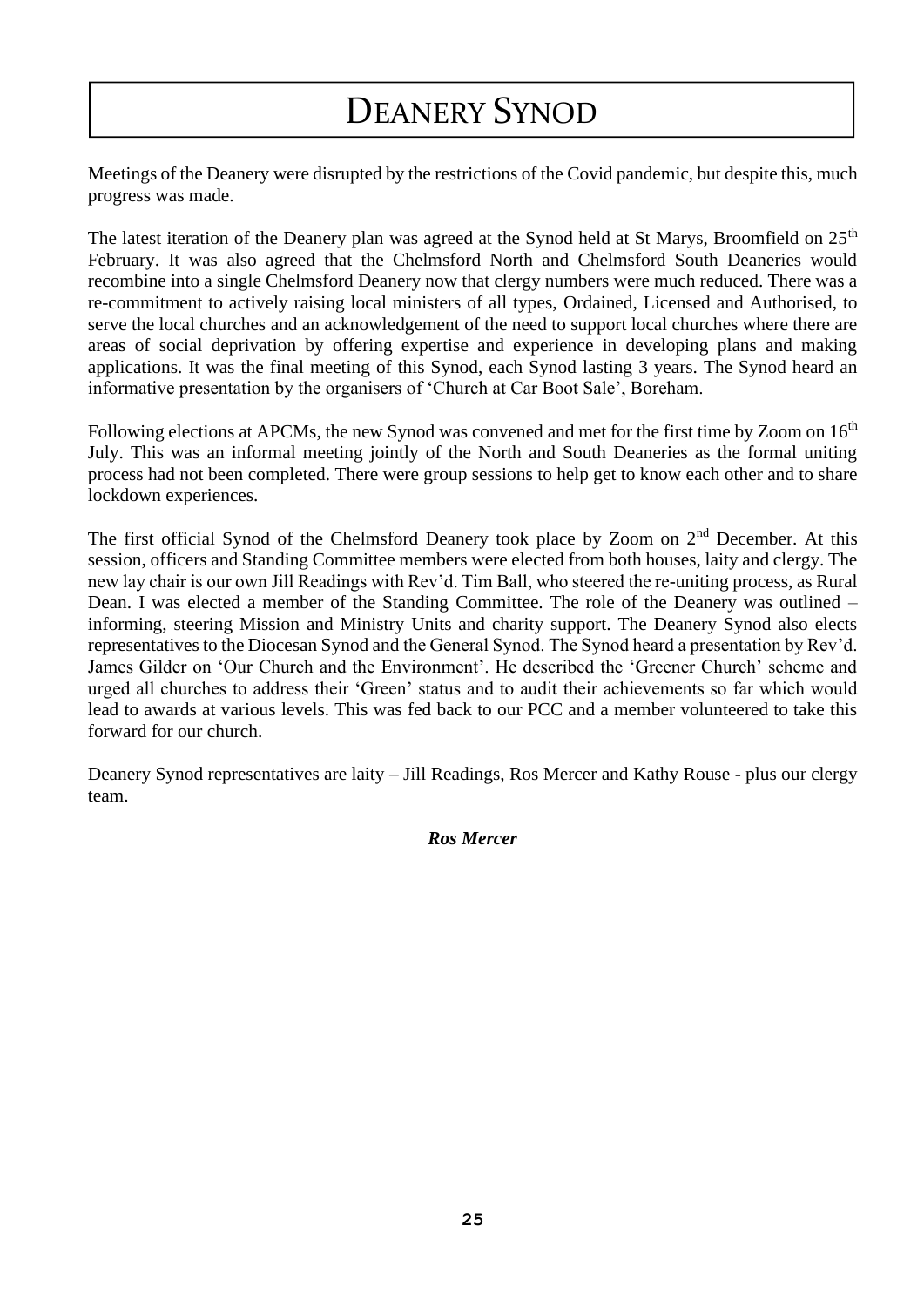# WORSHIP & MINISTRY

### ASSOCIATE PRIEST'S REPORT

It seems a strange thing to be writing this report from 400 miles away; but then it has been a strange year in every respect.

Last APCM I was in France having organised a retreat for the ministry team: at the end of that week I became ill with Covid and then the nation locked down.

Along with Carolyn and Diana I joined in leading services and continuing pastoral care from my home as well as leading a relatively large number of funerals. Bereavement ministry in lockdown was a challenge as the role included explaining and at times enforcing restrictions which were necessary but hard for grieving families to bear.

As Mike and I had plans to move to Scotland, I resigned from my role as Associate Priest on February 29th and was granted permission to officiate in the Diocese for 3 years. Thus, I continued to serve the parish as far as Covid limitations allowed till we moved in mid-August.

It is a source of great regret that we were not able to express our thanks to everyone before we moved; I would have liked to have an open garden and invited everyone. But like so many hopes and plans this year, that was not to be. Nevertheless, my last service was a lovely occasion and the pictures and the very generous gift was much appreciated.

As I write, England is in a second lockdown and Scotland in various restrictive tiers, but a vaccine is on the horizon. And you will have a new and wonderful Associate Priest in Diana.

Psalm 30 verse 5b seems apposite for us all in this time of trial "weeping may linger for the night but joy comes with the morning". And we trust it will.

### *Rev'd. Anne Harvey*

### THE CURATE'S REPORT

It has been a year of change in more ways than one.

Firstly, we moved from being a 4-clergy team to a 2-clergy team which inevitably changed the balance of work somewhat. Both Rev'd Julie. and Rev'd. Anne left Broomfield in the Spring and early Summer, moving to pastures new, and Rev'd. Carolyn and I had to get accustomed to different rotas and ways of doing things. That was the first challenge.

On top of this, we also found ourselves in lockdown due to the Covid-19 pandemic. For a while the church was closed, as it is again now (January 2021), and all of our worship had to move online. Very quickly I had to learn how to upload things to our Facebook page and website, and learn how to make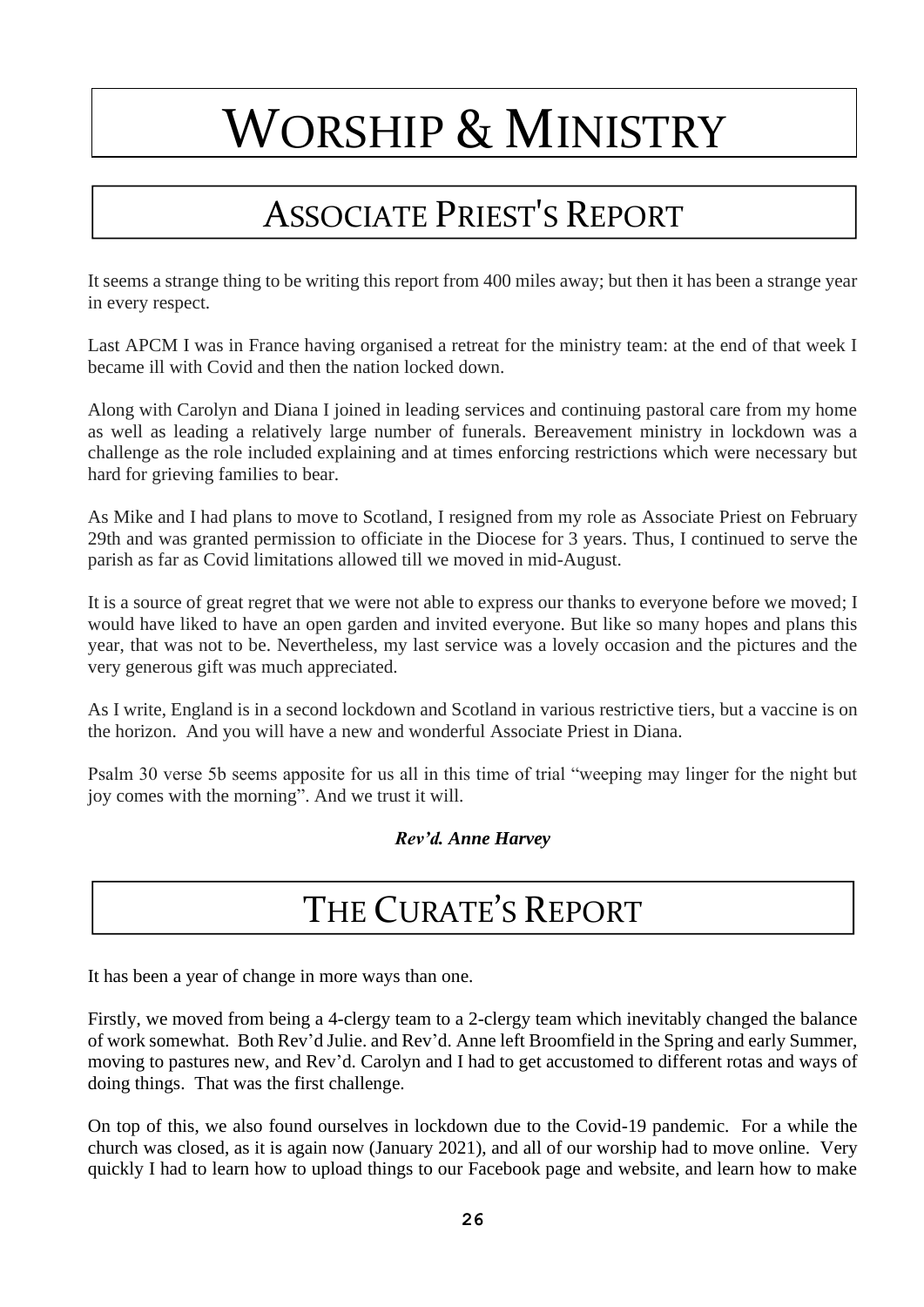videos and upload them on to YouTube. Celebrating communion in my own home became the norm, and that was a challenge too, because the eucharist is based on a community responding together and when you are alone, it's difficult to have the same sense of belonging and togetherness. Making videos of oneself all the time gets a bit trying – I find I get really fed up with the sight of my own face on screen!

So, the final part of my 3-year curacy turned out to be a strange and challenging time all round. Pastoral work became difficult because visiting was not possible and phone calls, whilst helpful, are not quite the same as a face-to-face visit. I continued my tutoring on the Course in Christian Studies via Zoom (another challenge) and since September 2020 the Wednesday Bible Study group has also been meeting via Zoom. When we did get back into church in the summer, our services were different as only limited numbers of people could attend and everyone had to be carefully socially distanced. This caused its own problems again, and whilst we were thankful to see some of our friends, we were very aware that many of our usual congregations were not able to attend. We may have gained some new members online but we also seem to have lost touch with some of our former members and this is an ongoing challenge.

In September I had my final interview with Bishop John and it was agreed that I should become an Associate Priest at St Mary's Broomfield. I was licensed by Archdeacon Elizabeth on December 20<sup>th</sup> in a very low-key but moving service with only Rev'd. Carolyn, the Archdeacon and myself present. It feels good to be here as an Associate and I look forward to working with all of you to proclaim the love of God in Jesus Christ in this place. We hope and pray that 2021 will be a time when we can rebuild our physical community as well as continue our online presence. There is certainly plenty to do and I am very thankful for your prayerful support as we go forward together.

*Rev'd. Diana Garfield*

### Servers

Due to the Pandemic and lockdown this year, Servers were only able to serve at the Altar for 12 weeks.

*Margaret Ginn, Margaret Clarke, Sue Browning, and Kathy Rouse.*

### INTERCESSIONS GROUP

Our last Group Prayer Meeting took place on Friday February 13<sup>th</sup> 2020, a week before the first official lockdown for coronavirus.

Needless to say we have been able to pray as individuals for those who had requested prayer at that particular time.

We continue to thank Alun Powell for updating the prayer request list over the years. Although 2020 has given him a break, we hope and pray that life will gradually return to normal during 2021. I am compiling this brief report in November 2020, so we must live in hope.

### *Mavis Tebby*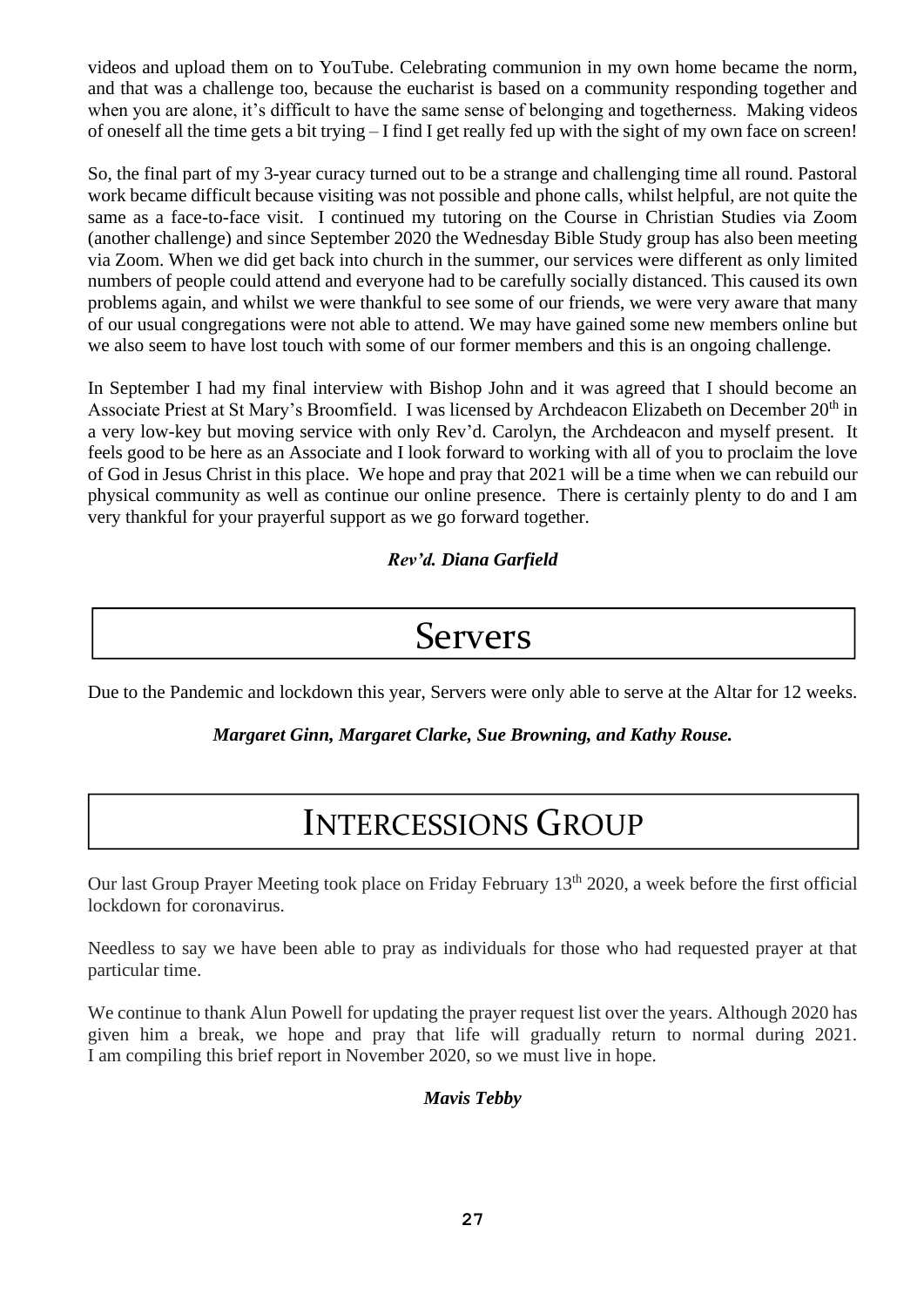### THE PASTORAL CARE AND VISITING TEAM

I

This year has been a very different one as far as our pastoral care in the parish is concerned. At the beginning of the first lockdown we put together a list of those whom we felt needed support and organised a telephone system. Each Pastoral Team member was given two or three people to phone regularly and keep an eye on, and this seems to have worked well. I am very grateful to the Team members who have spent so much time on the phone over the past months.

Sadly, the pandemic has meant that we have been unable to continue our regular services in Madelayne Court and Ayletts. We hope and pray that later in 2021 we will be able to get back to face-to-face visiting and our work in the Care Homes.

*Rev'd. Diana Garfield*

### WEDNESDAY BIBLE STUDY GROUP (1)

Our Wednesday Bible Study Group held their last meeting on 4<sup>th</sup> March 2020. We had just started the York Lent Course, which most of us finished at home. We greatly miss our Group meetings and hope, at some time, to meet and discuss what the future may hold for us.

*Mavis Tebby and Christine Watson*

### WEDNESDAY BIBLE STUDY GROUP (2)

We managed to complete two weeks of our Lent Bible Study course in March 2020 before our studies were paused by the national lockdown. We did not meet over the summer but in September we finally got ourselves organised and began to meet via Zoom. This has proved quite successful and we have managed to study Amos and Hosea from the Old Testament, part of John's Gospel in the New Testament and an Advent Course on Hope. Zoom is very simple to use and we do invite any other members of the congregation to join us on Wednesdays at 1.45pm. Contact Rev'd. Diana for details.

*Rev'd. Diana Garfield*

### FRIENDS WITH FAITH

This group meets every alternate Tuesday during term time from 9.30am for an hour, and is run by the Rev'd Carolyn Tibbott. It is a group for parents and carers of children of all ages to meet for mutual Christian support and discussion. If parents and carers have pre-school children, they are able to play whilst we chat.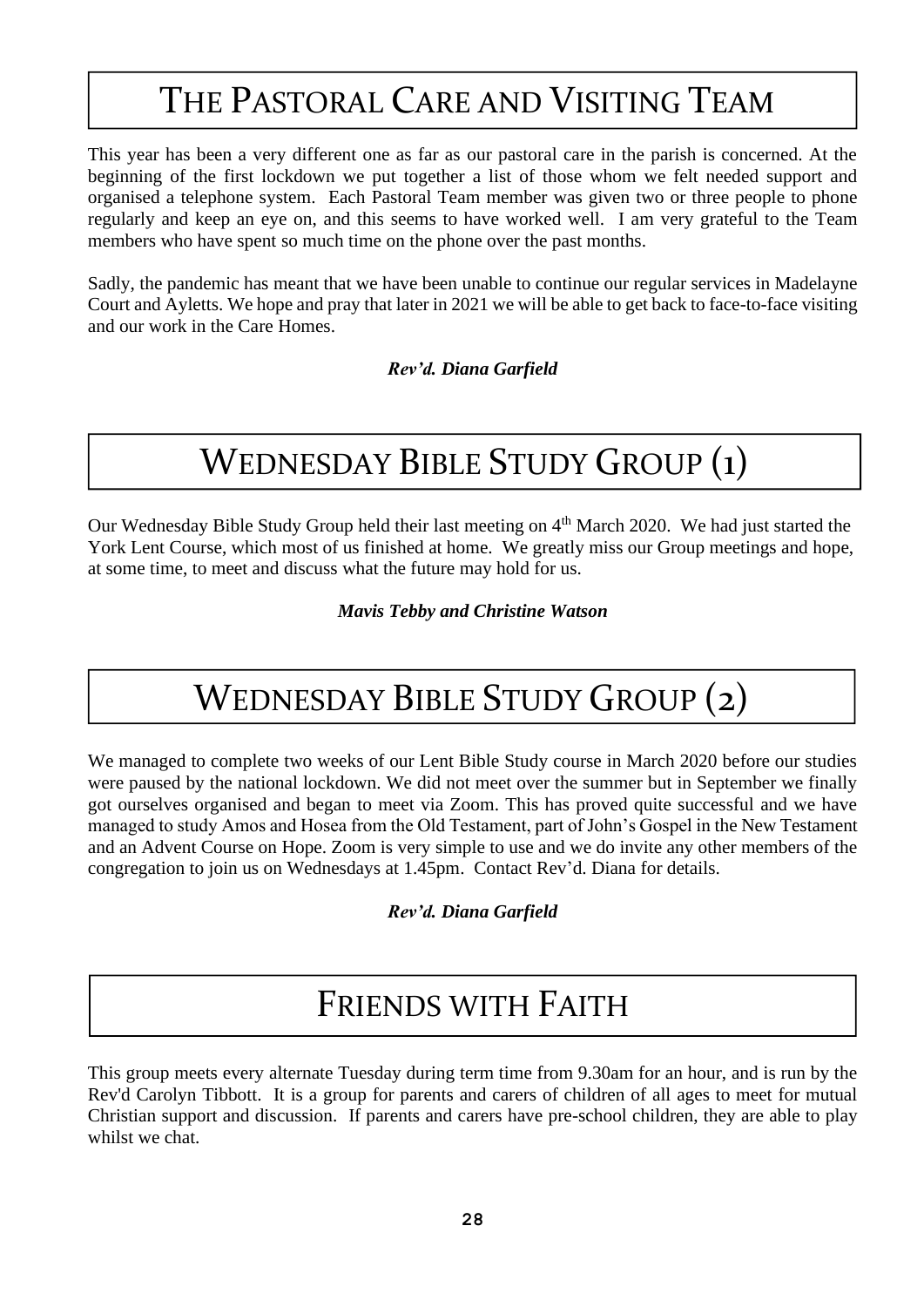The year started normally with meetings being held in the church hall. With the start of the pandemic we moved to on-line zoom meetings, which have worked really well. We have even welcomed a new member and had a previous member re-join during this time. This means we now have a group of 8 regular attendees.

We all enjoy open and relaxed spiritual discussions. It continues to be a group valued by its members providing shared support, a great opportunity to talk about issues beyond day-to-day childcare and also explore member's Christianity. This year's discussions, as previously, have been based around Bible passages but also we have had more open chat to give support to each other during this unprecedented time. All discussions have enabled us to deepen our Christian understanding and faith and also find the support we all needed during this difficult year. We also chat, share prayers and support each other regularly through our WhatsApp group.

We are looking forward to continuing our spiritual discussions on-line for now but can't wait to be back to face-to-face meetings when it is allowed. All new members are still welcomed, especially those with little ones who are not at school and can play while we chat.

*Rachel Butterworth*

# SUPPORTING WORSHIP

### **SIDESPERSONS**

### **8.00am Communion Service**

### **10.30am Morning Service**

Margaret Ginn & Doris Baker Rosalie Ritson & Charlotte Tew Yvonne Heaver Marie & Ted Williams Susan Garwood & Jill Readings Sean Casey & Peter Baker Karen Paxton & Sylvia Edey

Lis Hardy Sue Browning Sheila Hasler Christine Watson

Jennifer & Brian Whymark Keith Rouse & David Ellingford

Relief Sidesperson - Mavis Tebby

### **5.30pm Evening Prayer**

Trudy Stevens Vic Barker Michael Jones

The above is the Sidespersons list as at March 2020. Sidespersons were stood down at the start of the Covid-19 pandemic in March 2020 and remain stood down at present.

### *Rev'd. Carolyn Tibbott*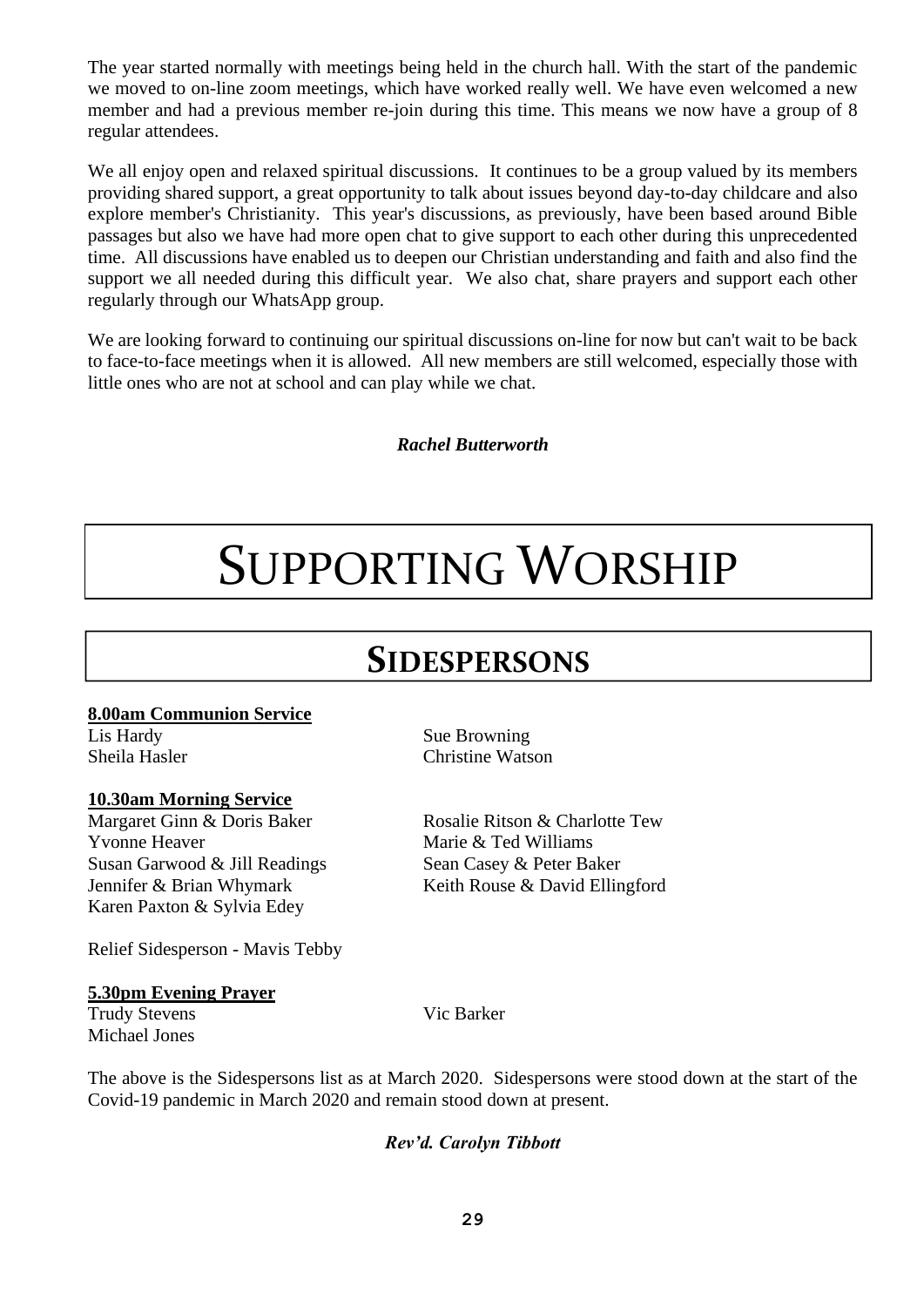# CHURCH MUSIC

Well, what a year! It started off in much the same way as every year – the choir continued to meet and help with the weekly worship; Jane and myself continued to share the playing of the organ and we had a lovely Christingle service at the beginning of February. But then, on 22nd March, we celebrated our last communion in church for, what would turn out to be, a very long time.

The saddest of all things for me, during the whole of the time since this dreadful virus took hold, is that we couldn't sing. Considering that singing has been proven to uplift the spirits and is such an integral and vital part of worship, this has been a very cruel blow for the church.

I continued as much as possible to send hymns via our Church Family WhatsApp Group and hope that this enabled people to sing along in their own homes.

It was a joy therefore to be told in the summer that we could once more open the doors and our worship resumed with a hymn being played (not sung). This continued up until November, when Lockown 2 hit and all sorts of innovative ways of providing worship for all have been found. Huge congratulations to Carolyn and the team for all they have done.

Just as we were planning for Christmas we went into Tier 4, although fortunately not before the lovely Ladies Group Carol Service. We recorded all the carols for our village Carol service just in time, and we hope you enjoyed the diverse set of readings, poems and carols.

### **The Organ**

As a result of not being played regularly and in latter months the lack of heating in church, the organ is not getting any better. It still soldiers on and we very much look forward to 2022 when work will begin on its restoration.

Wishing you all good health, happiness and fond regards.

*Jill Parkin*

# ST. MARY'S BELL RINGERS

St Mary's campanologists usually ring our Tower bells for Sunday morning services and for weddings as required. I'm sure you have noticed our absence however.

Like many things, Covid has put paid to most of our ringing plans. It's been a year of cancellations and broken promises, sometimes feeling like a rollercoaster of emotions: at one moment hopeful and believing that we might get nearer normality, the next back into restrictions and lockdown. Sadly, we have not been able to ring since March and we know you must miss hearing the sound of the bells as much as we miss ringing. Unfortunately, given the little available space in the tower, it is not possible for us to return to ringing at this time. We hope to be back soon.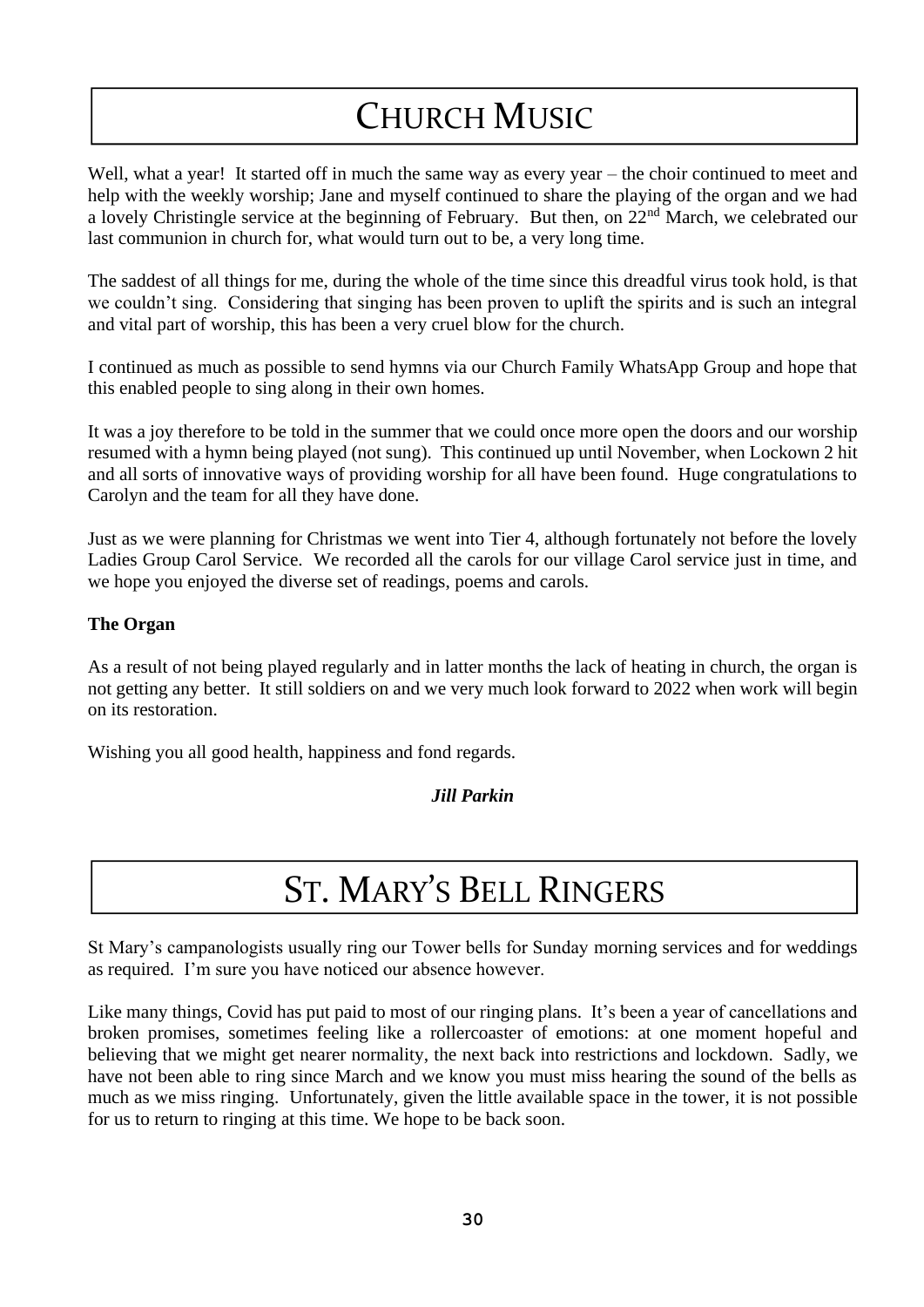The bell chamber and spire was surveyed by Bat experts in early December as part of the requirements associated with the planning and financing of the refurbishment works to the Tower. They found evidence of bats and a report is to be provided.

The chamber is now in a terrible state with much bird nesting debris including sticks which possibly indicates some larger birds are now getting into the area. This is additional to the droppings from the bats and the birds on the beams, bells, frame and floor. Before any ringing restarts we will be faced with the difficult and unsavoury task of a thorough cleaning and then will need to check the condition of the bells and frame, tightening the bolts and fixings where necessary.

For further information please contact Chris Marcus (Tower Captain) by email at [broomfield@eacr.org.uk](mailto:broomfield@eacr.org.uk) or by telephone 07730 796 422.

*Chris Marcus*

# BIBLE READING FELLOWSHIP (BRF)

There are currently 20 people reading the notes and feedback has been good. Anyone interested in daily bible readings are more than welcome to contact me. I have a few back copies, which I am more than happy to pass on, which will give you some idea of content. The cost is approximately £15 a year and a little more for large print.

*Margaret Ginn*

### CHURCH WEBSITE

The church website is still being well used, since Rev'd. Carolyn and Rev'd. Diana have been uploading morning and evening services live, plus midweek links to the Church of England website for prayers and hymns. Because of the situation I have not been doing my usual work on the website but I still check the website every day for prayers that may come in, and I still upload the weekly verse. I have also had time to clean up the website somewhat – deleting well over a thousand hidden prayers that were years out of date. I have also deleted the mid-week links to the C of E website. I very much look forward to resuming my usual website work in the near future…

*Joan Vine*

### SAFEGUARDING

The Parochial Church Council agreed and adopted the Church of England Safeguarding Policy - Promoting a Safer Church on the 3<sup>rd</sup> December 2019. This is required to be adopted by the PCC on an annual basis so will be put forward to the PCC members at the next meeting on  $7<sup>th</sup>$  February 2021.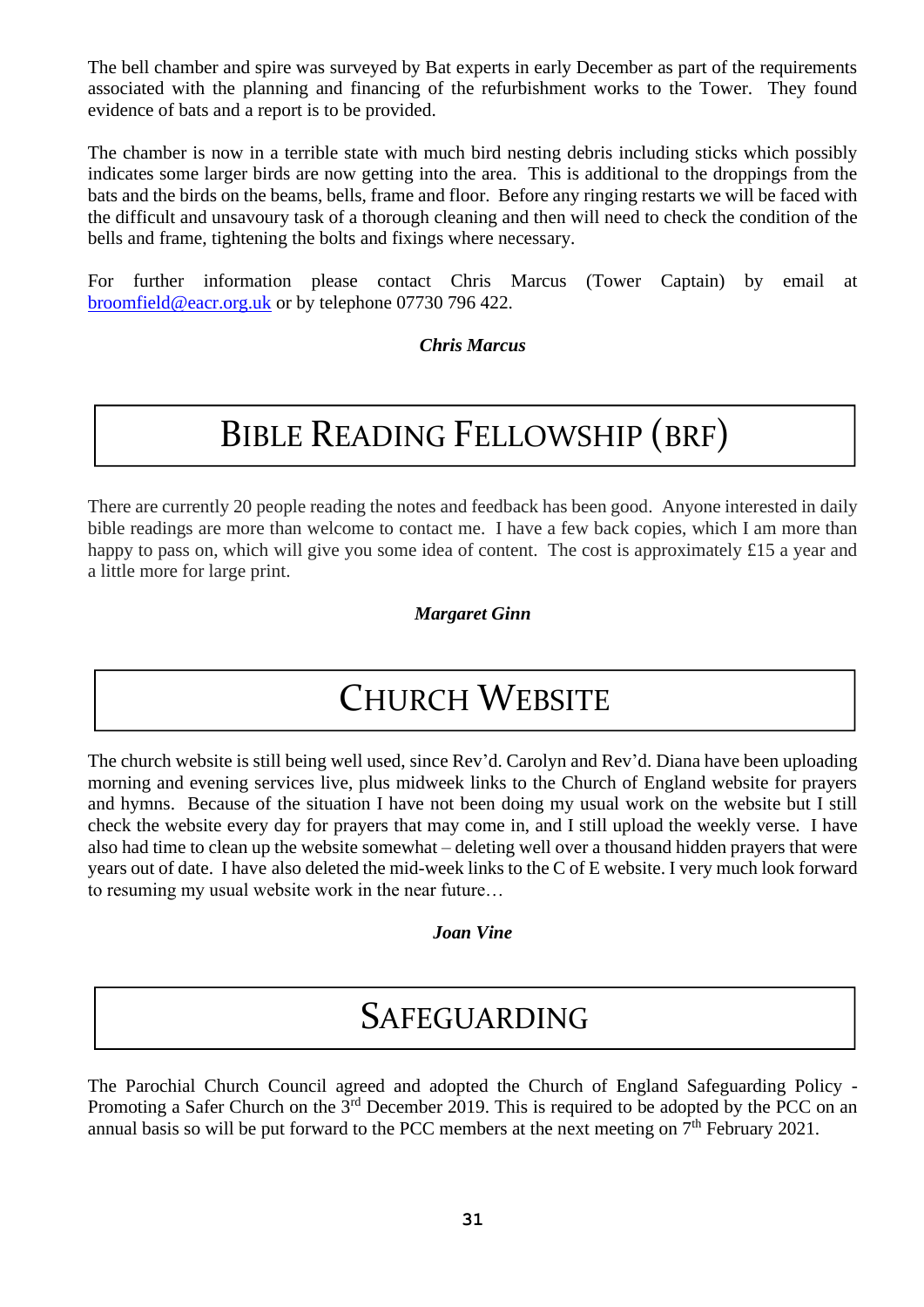In accordance with this policy our church is committed to:

- Promoting a safer environment and culture.
- Safely recruiting and supporting all those with any responsibility related to children, young people and vulnerable adults within the church.
- Responding promptly to every safeguarding concern or allegation.
- Caring pastorally for victims/survivors of abuse and other affected persons.
- Caring pastorally for those who are the subject of concerns or allegations of abuse and other affected persons.
- Responding to those that may pose a present risk to others.

Despite this unusual year two members of the congregation have come forward to become members of the pastoral team and we have been able to ensure the Safer Recruitment process has been completed.

The Church of England has commissioned a Second Past Case Review of any historic or current safeguarding issues.

In the Autumn of 2020, a team of independent reviewers started looking at all case reports, and state that any issues that arise and require action will be dealt with. Every Parish was notified in October 2020 and encouraged to publicise this review. In accordance with this request an article was placed in the November Parish Magazine, on the website and a poster displayed in church.

Safeguarding telephone numbers are displayed in the church, church hall and on the website.

### *Lisbeth Hardy*

# **THE WIDER CHURCH**

# FILM AND LUNCH CLUB

January 2020 began with great promise, a New Year and a New Decade. The films for our Picture House had been selected for the months ahead, and we were looking forward to the future.

Due to the Covid virus however we only managed to screen three films. The remainder we can enjoy at a later date.

Our film for January was 'The Stray', a story of a stray dog who attached himself to a family. In spite of the parents' various attempts to lose the stray elsewhere the determined fellow found his way back to them. He was able to prove himself as being a dog worth having around and became a faithful member of the family.

The film the following month was 'The Guernsey Literary & Potato Pie Society' based on the bestselling novel. It certainly gave an insight into how the Islanders suffered during the occupation in the 2 nd World War.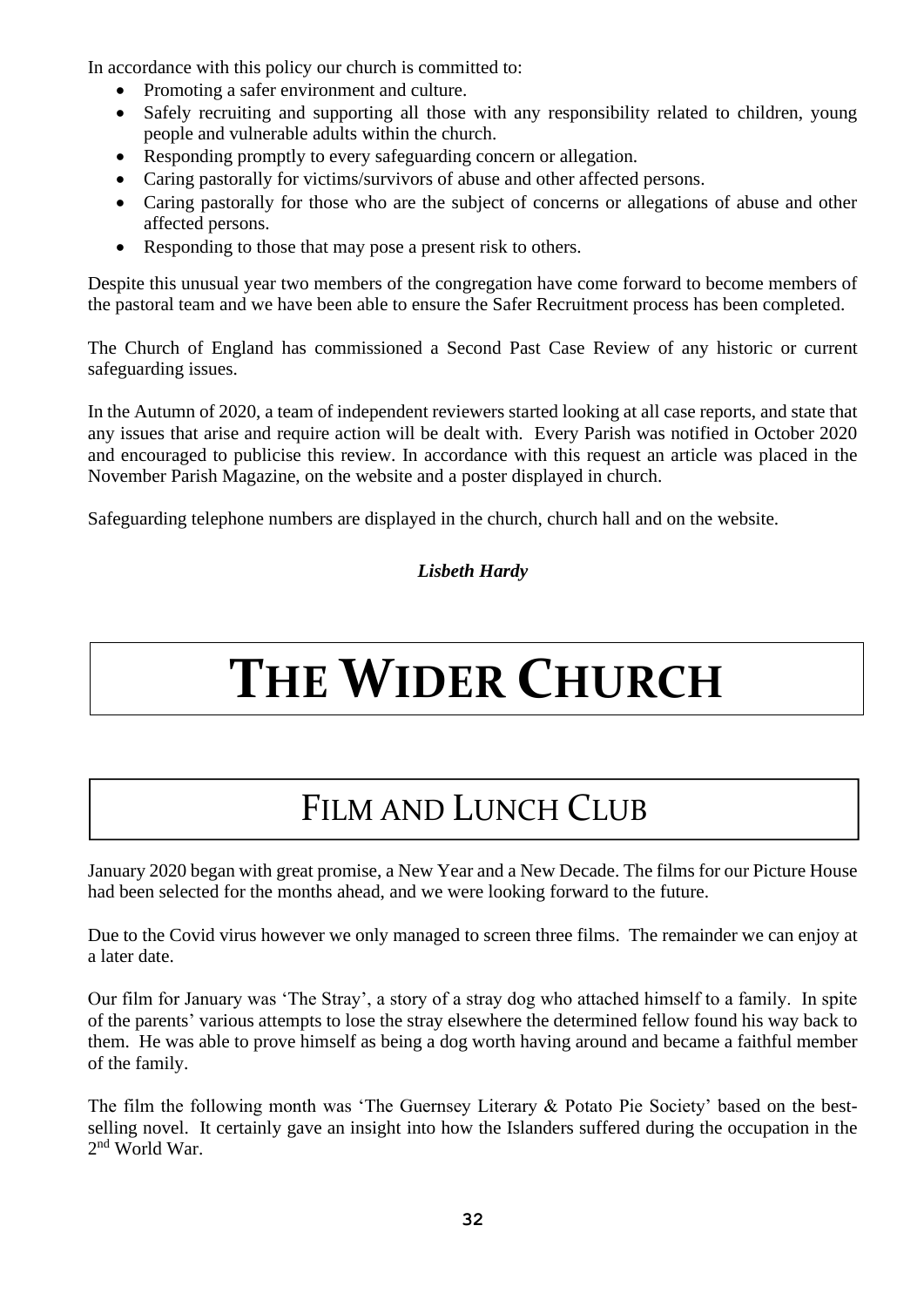Little did we realise that the March film would be our last until further notice. 'A United Kingdom' told the love story of Ruth Williams, a London office worker, and Seretse Khama, King of Bechuanaland (modern Botswana). Certainly a film well worth watching.

I would like to take this opportunity to thank all The Film Club members for your support and help, and I hope you are all staying safe and keeping well. We will meet again.

### *Peter Baker*

### LUNCH AND LAUGHTER

We have been unable to meet this year due to the Covid-19 virus. I don't know when we will be able to meet again, we will have to wait and see what the rules are. Hopefully we will meet soon. I would like to thank all the helpers who are on standby ready to start again to bring companionship to those living alone and in need of support.

God Bless you all.

### *Sue Browning*

### BEETLE DRIVE

Such is life! Just when the popularity of our Beetle Drives was on the up, like everything else in our lives, it all fell apart.

We had fifteen people, a record number, at our last meeting in January 2020. It was 2009 when I last recorded that number. We hit an all-time low in 2015 when sometimes we only had three or four stalwarts appear. I'm so pleased we kept on going through those difficult times and pray we will soon get together on the third Thursday in the month at 2pm for an afternoon of fun, tea, cake and, most importantly a good chat!

 *Margaret Powell, Margaret Deacon*

# TUESDAY CHURCHYARD WORKING PARTY

Covid-19 has placed additional restrictions on the operation of the Working Party this year but we managed to keep going until the new variant of Covid reared its head in December. We were thwarted with just 2 sessions to go to the end of the year.

March saw the imposition of the first lockdown and we put in place strict hygiene and social distancing requirements on all our volunteers. Apart from me nobody was allowed into our Churchyard garage and shed and gloves had to be worn at all times. All the equipment was regularly washed and disinfected. These Covid working practices were documented and distributed to all volunteers.

The lockdown rules allowed for outside exercise and we took the view that our activities equated to this. We cut short our working time to limit exposure. After the first lockdown came into force there were just 4 volunteers but as we became more used to the working practices more of our original group came back and we had 5 new volunteers join us during the year.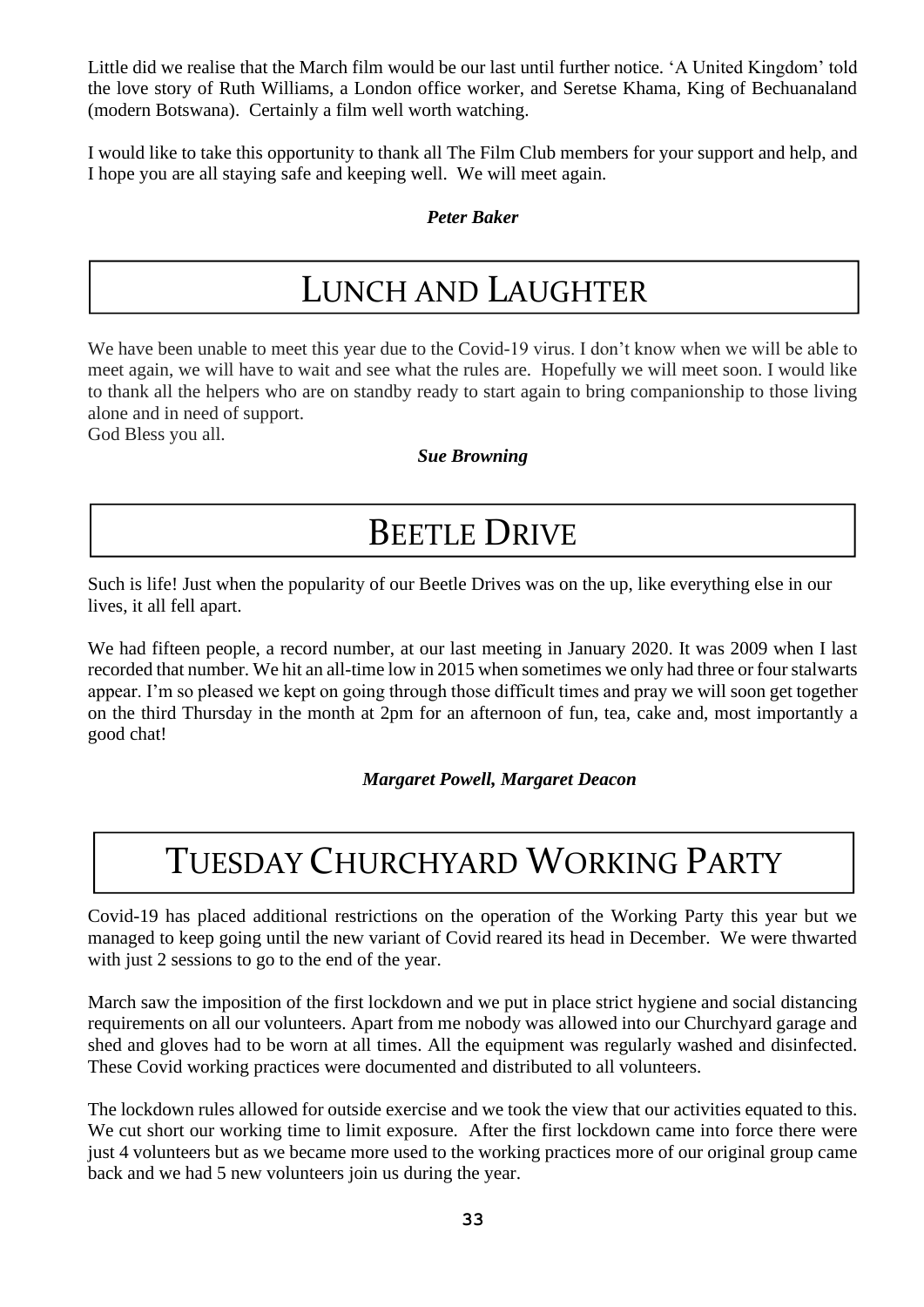I have to say that the Vicar was initially very concerned about the Working Party continuing to work in the Churchyard, particularly at the start of the lockdowns, given the infection risks. She was quite right to be concerned but we were very careful and the work progressed. I dread to think of the state of the Churchyard if we had ceased work back in March.

We have missed the coffee, sausage rolls and a good natter, which used to enliven our time in the Churchyard on a Tuesday morning, but hopefully those days will eventually return.

For those who do not know of us we meet every Tuesday morning, usually from 9am to 1pm. But during the Covid restrictions we meet from 9.30 to 11am. We maintain the Churchyard and the car park and our tasks include cutting the grass; clearing leaves; tidying the graves and the cremated remains area; attending to the flower beds; sweeping the paths around the Church; clearing the surface water channels; maintaining the trees etc. The large variety of trees is a notable feature of our Churchyard.

The PCC have given us authority to ensure that the Churchyard is maintained in accordance with the rules and we remove items from graves that are deemed in contravention of those rules. This includes grave surrounds, plastic and artificial flowers, photographs, cards, balloons, wind-chimes, soft toys, ornaments, candles and personal belongings or memorabilia etc. A minority of visitors to the graves disregard the rules and one of the least pleasant aspects of our work is dealing with the removal of these inappropriate items. It is necessary to have rules to ensure common standards which respect other bereaved families.

Expenses are kept to a minimum as much as possible and during 2020 our total costs amounted to only about £175. This was mainly for petrol and oil for the mowers. It is estimated that over 1,000 manhours of work go into the maintenance of the Churchyard and car park every year. This is a very significant voluntary commitment by the members of the Working Party to the benefit of our Church.

An important part of our role is a presence in the Churchyard on Tuesday mornings when we are available to talk to visitors. We have many regulars with whom we enjoy a chat.

We continue to look after the Churchyard in a manner so that there is a balance between the need to make it attractive to local people and visitors, whilst also encouraging wild flowers, insects, birds and bats. Our Churchyard is at least as old in places as the Church Building and has been a refuge for plants and animals for generations.

Anybody who enjoys a socially distanced chat with a bit of gardening thrown in would be very welcome to join us. Call in and see us on a Tuesday morning anytime between 9.30 and 11am.

#### *David Marcus*

PS. We were very saddened to hear of the death of Eric Rowley on Thursday 14 January 2021. Together with his late wife Brenda he used to prepare our mid-morning coffee and sausage rolls and was always ready for a chat. He greatly missed his wife who died in February 2019 but he continued to look after us until March 2020 when we stopped the refreshments because of the pandemic. He will be missed by all who knew him and be remembered with affection.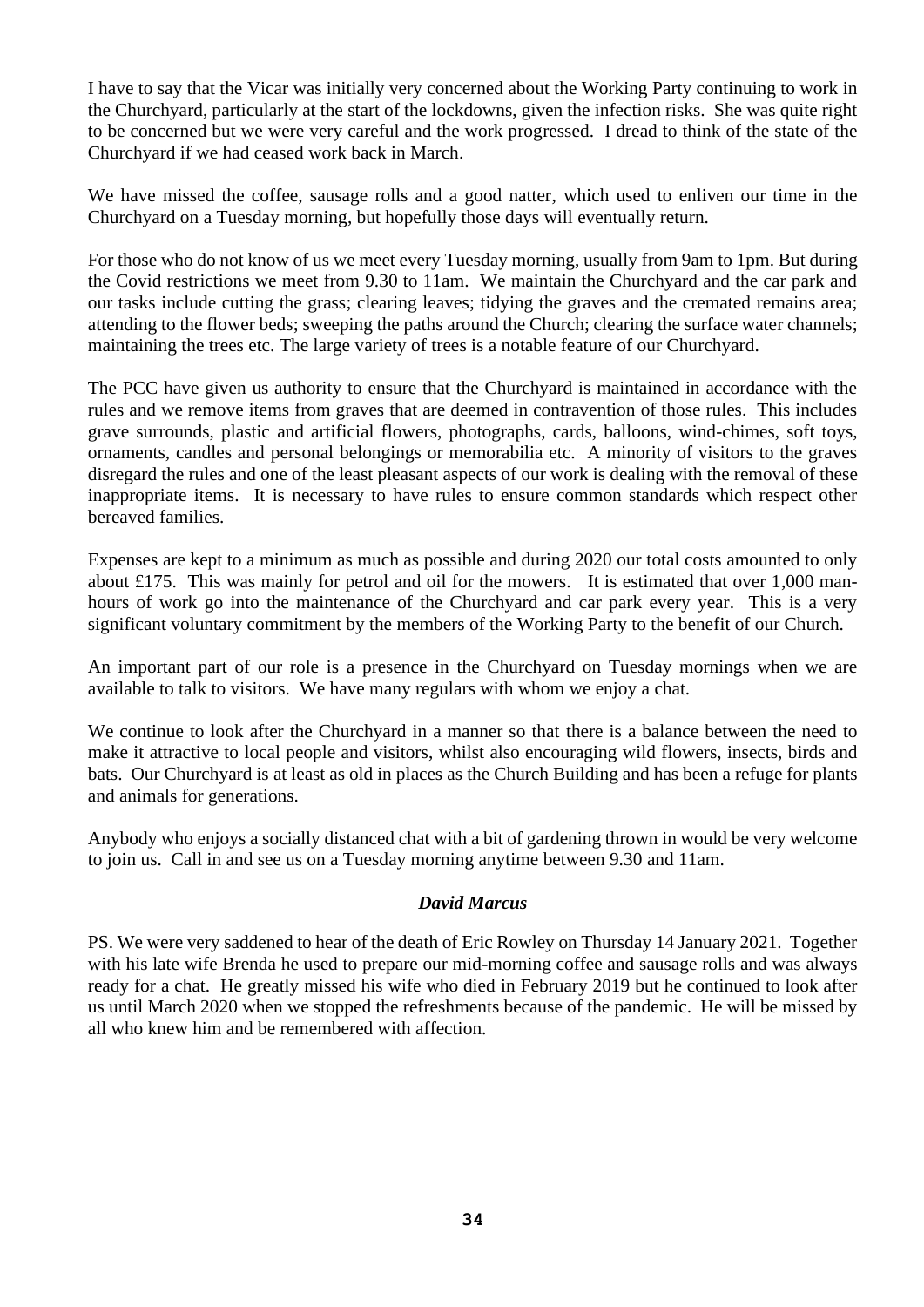# ST. MARY'S LADIES GROUP

Like many other church groups, the Ladies Group only met on three occasions in 2020. The first was our AGM in January with Rev'd. Julie and Rev'd. Diana presiding at the service of Holy Communion. Then, February saw us welcome Arthur Tear who gave us an entertaining talk called Fun and Fitness for all, together with some simple exercises. This was to prove most useful as 3 weeks later we were in lockdown and many of our members continued with his exercise programme during this time.

Finally, in December our committee, with the help of Carolyn, arranged a "somewhat different" Christmas Celebration in the church with some of our members present and others watching online or following the Order of Service at home.

We are all looking forward to a Thursday evening sometime in 2021 when we can all meet together again in St Leonards Hall.

*Sue Cole*

### THE CHILDREN'S SOCIETY

21 members of St Mary's congregation have a Children's Society box where, during the year, they deposit their loose change. In December the boxes are brought to church, blessed and then the money is counted and sent off to the Children's Society. During 2020 with Covid-19 restrictions the boxes could not be collected, and it will probably be well into 2021 before this can be achieved.

The Society has been much in the news during the Covid crisis supporting families, particularly with an increase in domestic violence in the home.

I would like to thank all those who continue to support the Children's Society and I do hope we will be able to send our contribution as soon as possible in order for the Society to continue carrying out their valuable work.

*Sue Cole*

### CHRISTIAN AID

In recognition of the increasing reliance on technology and the diminishing use of cash in our society, last year we had decided to flood our parish with Christian Aid Week envelopes that invited people to donate on-line or drop their filled envelope into a local collection point. We were aiming to deliver an envelope to every household rather than have the stalwart few collect from only part of Broomfield. Although we knew this strategy would generate less 'cash-in-hand', and we would not know a total for D on-line donations, we considered this would provide an important witness of Christian caring, demonstrating to the village that St Mary's is an active, outward-looking church.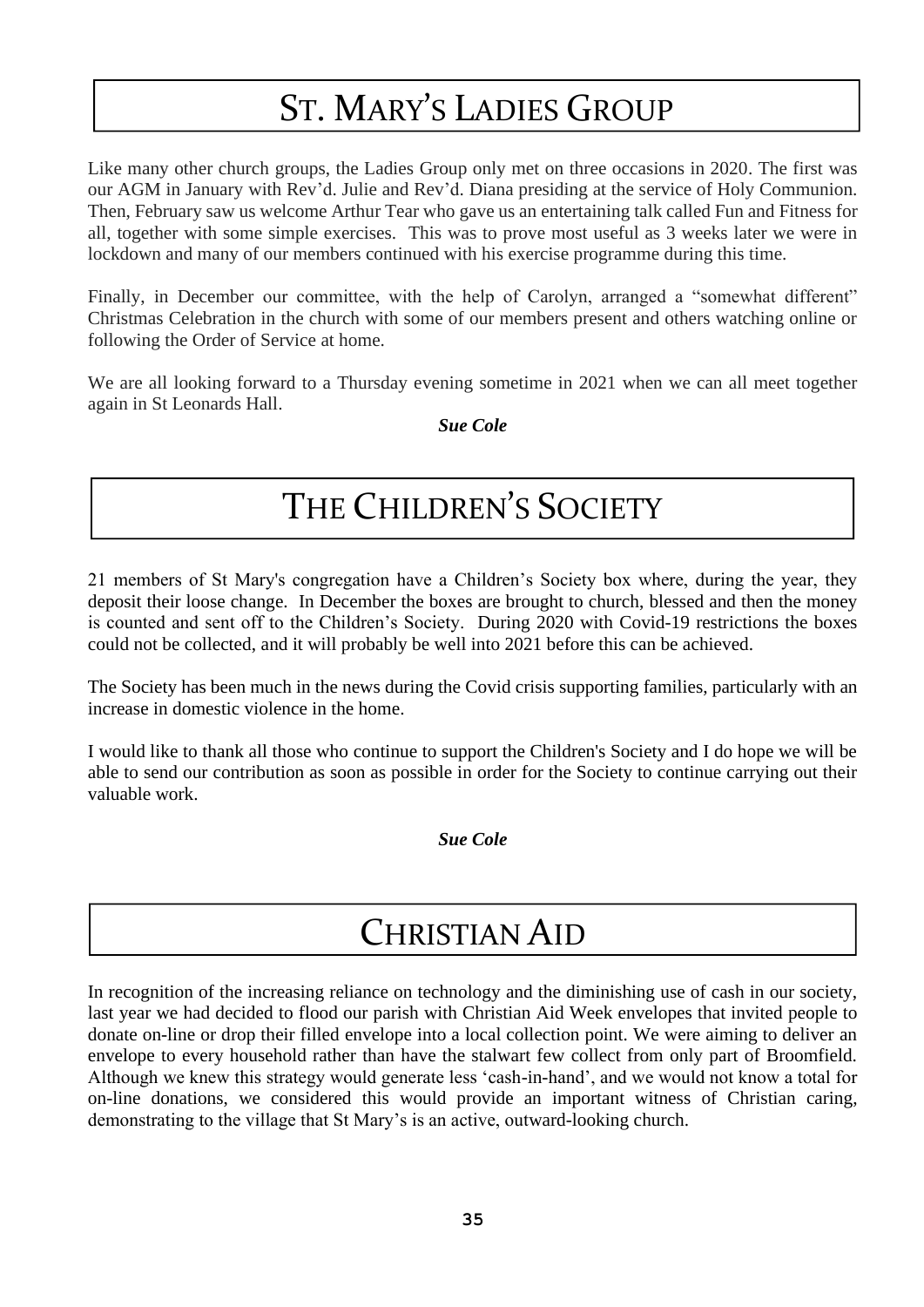Sadly, Covid-19 and the subsequent lockdown thwarted our plans; walks were allowed but the delivery of envelopes prohibited. Despite this curtailment, Robin Stevens set up a Chelmsford on-line giving site from which more than £6,000 was generated by Chelmsford residents.

Like all other charities, Christian Aid's fundraising has been badly affected by Covid-19. However, like me, you may have found that your purse is bulging a little more these days as restrictions mean we spend less outside our homes. Nevertheless, I do not find myself wanting in any material way. So maybe we can redirect some of these savings towards those who are in need?

Christian Aid week in 2021 will be May  $9<sup>th</sup> - 15<sup>th</sup>$ . I doubt very much if we will be allowed to collect from others, but please remember this Christian charity and donate where you can.

Thank you, in hope. 01245 359079 Trudy Stevens@outlook.com

*Trudy Stevens*

### FLOWER ARRANGERS

Owing to the pandemic we have not been able to provide flowers during the year. I had gladly accepted Carolyn's request to do a pedestal for Christmas, which I planned to do on behalf of the 9 ladies of the Flower arranging team, but closure of the Church again has sadly put a stop to this. We are all looking forward to the time when we can decorate our Church once again. Let's hope and pray that this can be for Easter.

### *Margaret Pinkerton*

# THE ROUND TOWER MAGAZINE

I'm proud to say that we managed to keep the Round Tower in circulation throughout 2020 although there were a few months when the Print Unit was closed and we had to make do with virtual copies. These were emailed to everyone we could think of as well as being added to the church's website. The Round Tower, I believe, is, even in normal circumstances, an important way of sharing the church news with our parishioners. In times of lockdown, with people isolated at home, it became more important that we kept that link alive. Finding material to fill the pages was sometimes difficult but on several occasions there was so much that we had to add an extra four pages.

Now we are more or less back to normal with around 200 magazines being distributed each month. Many thanks to all our distributors who have done an incredible job in very trying circumstances. My thanks too to our editorial panel who sift through the copy every month looking for typos, grammatical errors and mistakes.

### *Alun Powell*